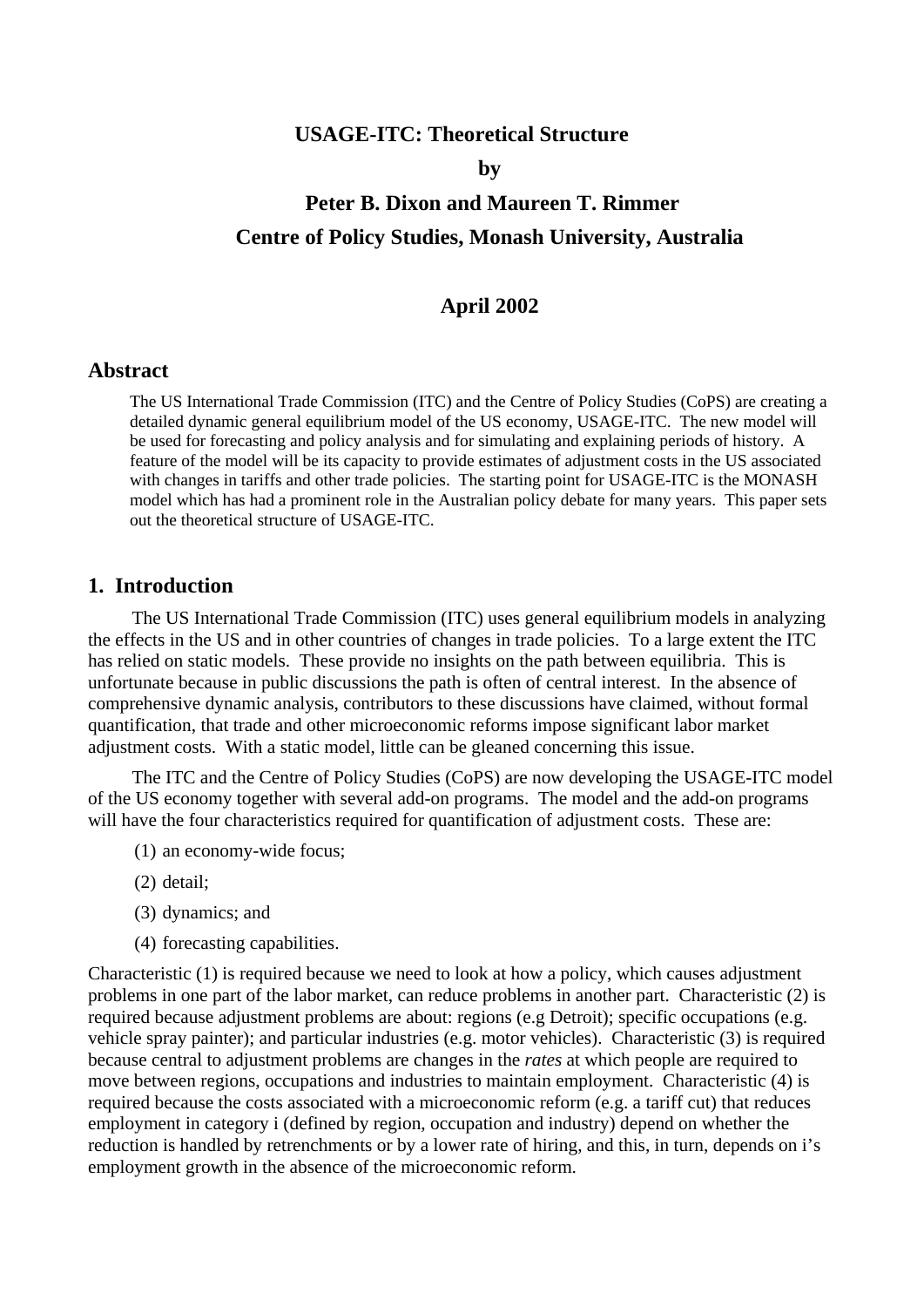USAGE-ITC will have a similar structure to that of Australia's MONASH model (Dixon and Rimmer, 2002). At this stage we have a preliminary 514-industry version of USAGE-ITC built around the 1992 benchmark input-output table for the US. USAGE-ITC will be accompanied by add-on programs that extend its results to regions and occupations via tops-down calculations. A further add-on program will compute adjustment costs.

The remainder of this paper is organized as follows. In section 2 we describe the USAGE-ITC theory. We discuss closures and set out a schematic version of the equations. This is sufficient to explain many aspects of the model without encumbering the reader with overwhelming detail. Section 3 discusses our tops-down approach to regions and occupations, and our computation of adjustment costs. Concluding remarks are in section 4.

## **2. The theoretical structure of USAGE-ITC: a schematic version**

#### *2.1. Four closures of USAGE-ITC*

USAGE-ITC encompasses four closures: historical; decomposition; forecast; and policy. With these closures, the model will produce: estimates of changes in technologies and consumer preferences (historical closure); explanations of historical developments such as the rapid growth since the mid-1980s in US international trade (decomposition closure); forecasts for industries, regions and occupations (forecast closure); and projections of the deviations from forecast paths that would be caused by the implementation of proposed policies and by other shocks to the economic environment (policy closure). Simulations run under all four closures can play a role in a single study. For example, in a study of the effects of US agricultural subsidies we might use: an historical simulation to estimate rates of technological progress in US agricultural industries; a decomposition simulation to estimate the relative importance to US agriculture in the recent past of subsidy programs compared with technological progress and other relevant variables; a forecast simulation to project employment and output in the agricultural sector in the absence of further subsidies; and a policy simulation to compute deviations away from forecast paths in agricultural employment and output and in non-agricultural variables caused by new agricultural subsidies.

Many of the special features of the USAGE-ITC theory are connected with the four closures. This is illustrated in the next subsection in which we work through a schematic version of the USAGE-ITC equations. There we will find: definitions of variables at different levels of aggregation to facilitate the use of published data in historical simulations; accumulation relationships incorporating smooth-growth assumptions to facilitate decomposition simulations; slack variables in macro relationships to facilitate the use of extraneous projections in forecast simulations; and equations involving deviations from forecast paths to facilitate policy simulations.

#### *2.2. Equations of the schematic model*

 Table 2.1 lists the equations in a schematic version of USAGE-ITC. Table 2.2, which is presented in three parts, defines the notation used in Table 2.1. The first two parts of Table 2.2 list the exogenous and endogenous variables in a typical policy closure. The third part lists other notation from Table 2.1. In this subsection we work through the equations in Table 2.1. *(a) Results of optimizing decisions* 

Equations (2.1) to (2.19) are schematic versions of the equations in USAGE-ITC describing: the commodity composition of output by industries; the demands for inputs by industries, capital creators and households; and the composition of imports by origin and exports by destination. The USAGE-ITC equations corresponding to (2.1) to (2.19) are, for the most part, the outcome of optimizing behavioral assumptions.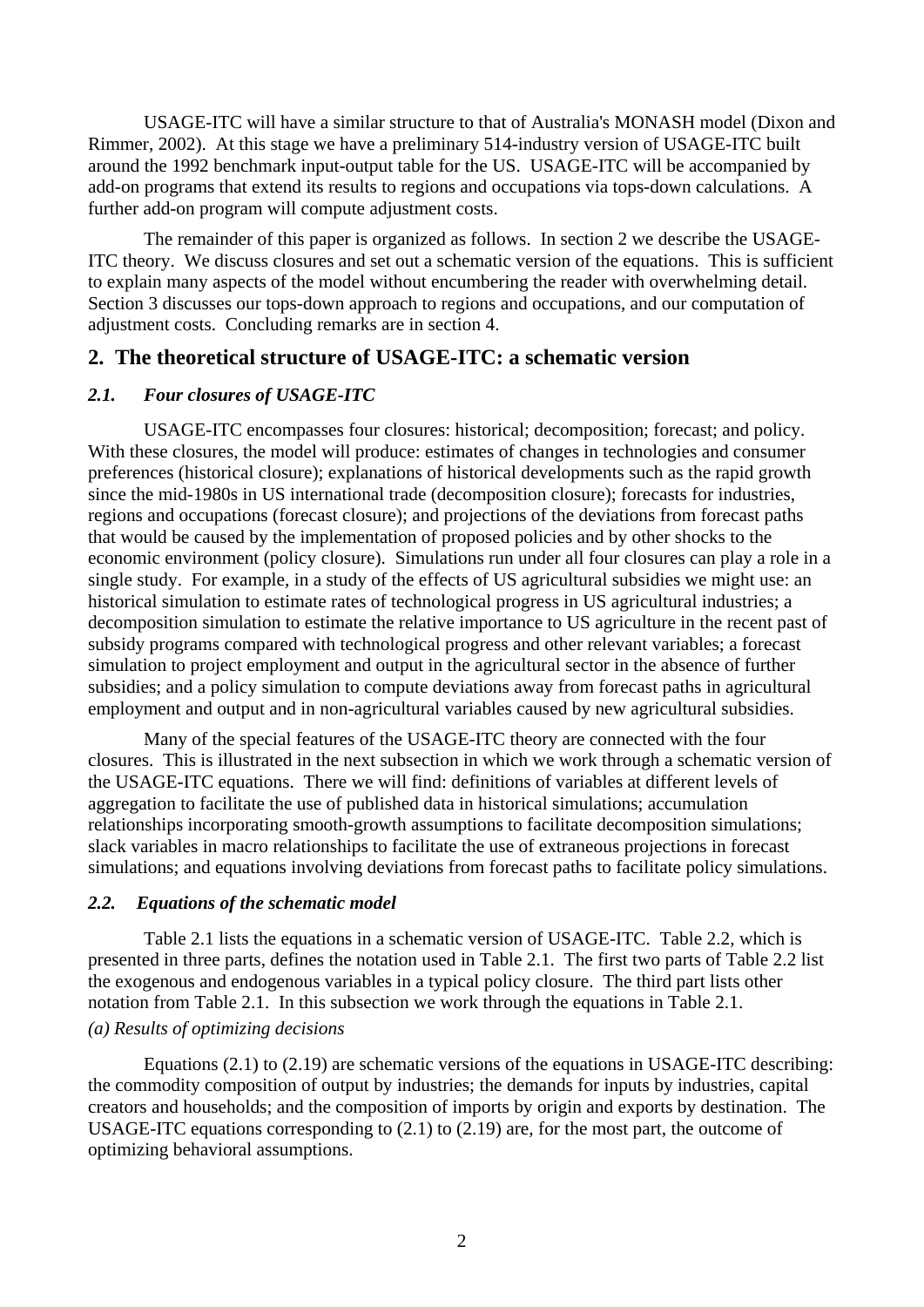The first nine equations in Table 2.1 are concerned with the compositions of industry outputs and inputs. For most industries, production is dominated by a single commodity and for most commodities, production is dominated by a single industry. However, because the MAKE matrix in the US input-output data is far from diagonal, it is convenient to allow every industry in USAGE-ITC the possibility of producing every commodity.

For each industry j, the commodity composition of output is chosen to maximize revenue subject to a transformation frontier. This gives commodity-supply functions of the forms shown in  $(2.2)$  and  $(2.1)$ . In  $(2.2)$  the total output [X0DOM(i)] of domestic commodity i, that is the output of  $(i,1)$  $(i,1)$  $(i,1)$ ,<sup>1</sup> is the sum over industry outputs  $[X0(i,1,i)]$ ,  $i \in IND$  of this commodity, and in (2.1) the output of  $(i,1)$  by industry j is a function of the prices  $(P_1)$  of domestic commodities, of technology variables  $[A0(i,j), i \in COM]$ , and of the level of j's activity  $[Z(i)]$ . Domestic prices appear on the RHS of  $(2.1)$  because industry j can transform its commodity mix in favor of corn, for example, and away from wheat if the price of corn rises relative to the price of wheat. Technology variables on the RHS of (2.1) allow for increased output of commodity i by industry j with no change in the industry's outputs of other commodities or in its activity level. The average over commodities of the A0(i,j)s is defined in (2.3). The level of j's activity appearing on the RHS of (2.1) determines the distance of j's transformation frontier from the origin. We assume that an *x* per cent increase in Z(j) allows industry j to produce *x* per cent more of all commodities. We also assume that an *x* per cent increase in activity can be achieved with an *x* per cent increase in all inputs. This assumption, combined with our assumptions on outputs [(2.1)] implies constant returns to scale.

Reflecting constant returns to scale, demands for inputs by any industry j are specified in (2.4) to (2.6) as being proportional to Z(j). In (2.4), industry j's demands for intermediate inputs of domestic and imported good i depend on the prices  $[P_1(i), P_2(i)]$  of these two commodities but not on other prices. This reflects the assumption adopted in USAGE-ITC that domestic and imported good i are substitutes but that good i cannot be substituted for other intermediate inputs or for primary factors. Similarly, in (2.5) and (2.6) the only price variables are those for labor and capital [W(j) and Q(j)]. While USAGE-ITC recognizes price-induced substitution between labor and capital, it does not allow price-induced substitution between primary factors and other inputs.

 USAGE-ITC contains many types of input-affecting technical change. In (2.4) to (2.6) we include some representative examples. A1(i) appearing in (2.4) allows for i-using technical change in all industries and  $A_{PF}(i)$  appearing in (2.5) and (2.6) allows for primary-factor-using technical change in industry j. TWIST(i) in (2.4) allows for a shift in technology in all industries that favors the use of imported good i relative to domestic good i without affecting the overall input of i per unit of activity in any industry. Similarly, in (2.5) and (2.6), TWLK(j) introduces a technology shift in industry j that favors the use of labor relative to capital without affecting the overall input of primary factors per unit of activity in industry j.

Through (2.7) and (2.8), we can introduce uniform primary-factor-saving technical changes and labor/capital twists across industries. This can be done by shocks to FFA<sub>PF</sub> and FFTWLK. FFTWIST in (2.9) can be used to introduce uniform import/domestic twists across all commodities.

 Capital creators in industry j are assumed in USAGE-ITC to choose their input mix to minimize the costs of producing Y(j) units of capital subject to a constant-returns-to-scale capitalcreation function. Equation (2.10) is a schematic version of the resulting demand functions for inputs into investment. Consistent with the capital-creation functions used in USAGE-ITC, the

 $\overline{a}$ 

<span id="page-2-0"></span><sup>&</sup>lt;sup>1</sup> Domestically produced commodities are identified in USAGE-ITC and in the schematic version by  $(i,1)$ . The i identifies one of the  $N_c$  commodities in COM and the 1 identifies domestic. Imported commodities are identified by (i,2) for i∈COM.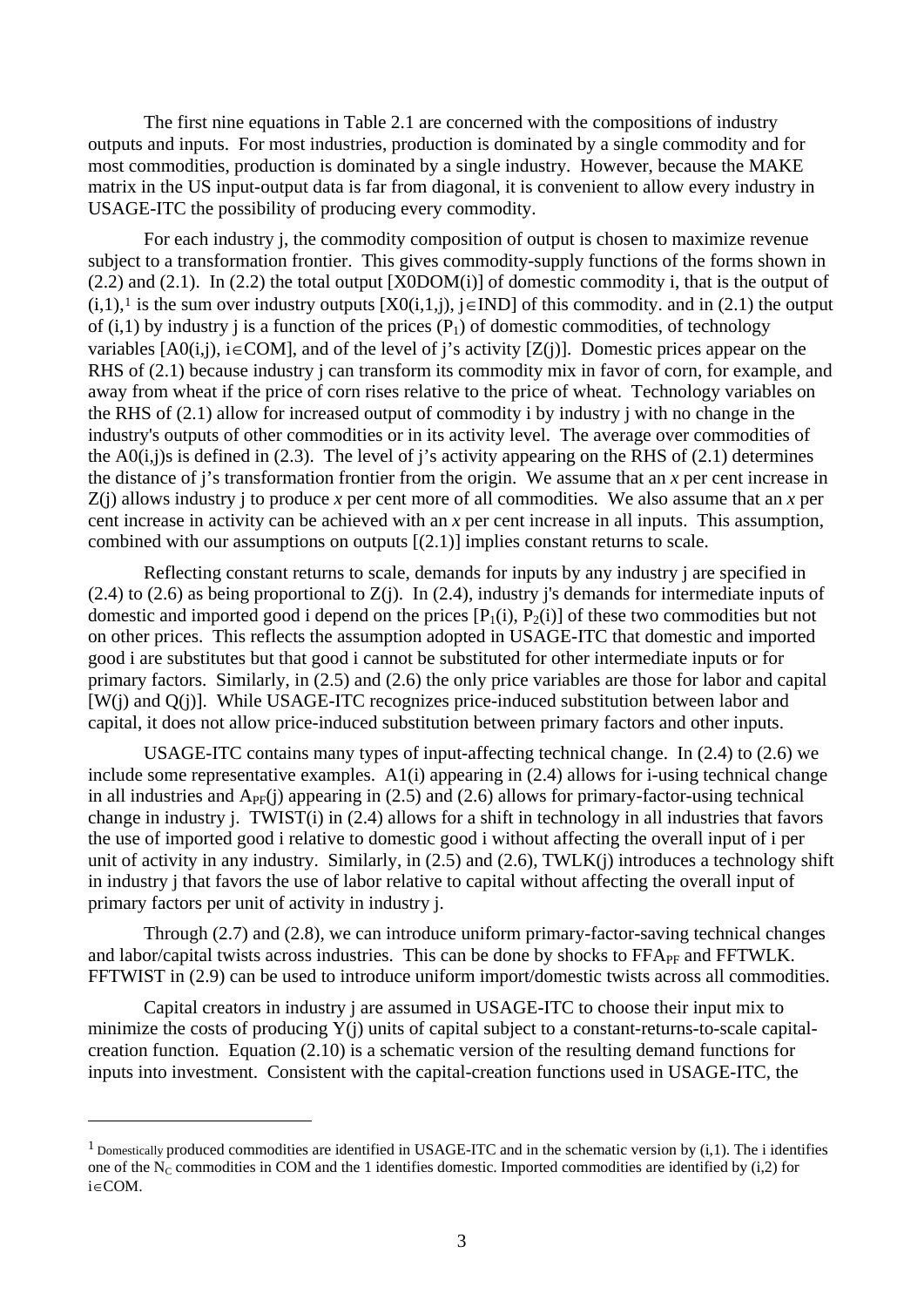only prices shown in (2.10) as affecting the demand for domestic and imported inputs of good i to capital creation in industry j are the prices of these inputs. As with inputs to current production, we assume in capital creation that domestic and imported inputs of i are substitutes but that inputs of i are not substitutable for inputs of other commodities. Unlike current production, for capital creation there are no inputs of primary factors. The use of primary factors in capital creation is recognized via inputs of construction and other investment-related services. The USAGE-ITC equations for inputs to capital creation contain a large array of technical change variables. For the purposes of our schematic model, it is sufficient to include only domestic/import twists. With technical change restricted to twists (which leave overall inputs per unit of capital creation unchanged), the cost of a unit of capital in industry i [PI(j)] depends, as shown in (2.11), only on input prices (P<sub>1</sub> and P<sub>2</sub>).

 Demands for commodities by households are derived in USAGE-ITC from utility maximization subject to a budget constraint. The utility function is nested. At the top level, utility is derived from consumption of commodities  $1, \ldots, N_C$ . At the second level, consumption of each commodity i is defined as an aggregation of consumption of domestic and imported commodity i, with the aggregation function being linearly homogeneous. A schematic version of the resulting demand functions is given by (2.12) to (2.15). Equation (2.12) relates household demand for commodity i to: the vector (P3) of consumer prices of goods 1, ...,  $N_c$ ; the household budget (C); and variables allowing changes in household preferences  $[A_3(i)/A3AVE]$ . In equation (2.13), the consumer price of good i is defined as a linearly homogeneous function of the consumer prices of domestic and imported good i  $[P3_1(i)$  and  $P3_2(i)]$  and in (2.14) the demands for domestic and imported good i are expressed as functions of: the consumption of i determined in (2.12); the prices of domestic and imported good i; and the domestic/import twist. The  $\Psi_{3is}$  functions in (2.14) are homogeneous of degree zero in prices. In (2.15) we define an average (A3AVE) of the preference variables  $A3(1), \ldots, A3(N<sub>C</sub>)$ . As can be seen from (2.12), we allow household demand for commodity i to be affected not by A3(i) alone but by A3(i)/A3AVE. This ensures that movements in the A3's do not lead to changes in consumption that violate the budget constraint. In other words, we restrict movements in preferences so that (2.12) to (2.15) always imply that:

$$
\sum_i \sum_s P3_s(i) * X3(i,s) = C .
$$

 $\overline{a}$ 

The prices used in (2.12) to (2.14) are *purchasers'* prices. In USAGE-ITC, all demands for commodities depend on purchasers' prices. In the schematic version we simplify USAGE-ITC by assuming that margins occur only on commodity flows to households and that the only indirect taxes are tariffs, export taxes, production taxes and taxes on consumption. Thus, in (2.4) and (2.10), where we were concerned with demands for intermediate inputs and demands for inputs to capital creation, we used basic prices.[2](#page-3-0)

 To facilitate the analysis of free-trade agreements and other discriminatory trade policies, USAGE-ITC distinguishes imports by region of origin and exports by region of destination. We imagine that imports are purchased at US ports of entry by a mixing agent. This agent treats imports of commodity i from different regions as imperfect substitutes and chooses the mix of regional supplies [X0IMPR(i,r), r∈REGIMP] to minimize the landed-duty-paid cost of supplying the required overall quantity [X0IMP(i)] of imported i. The overall quantity of imported i is defined as a CES function of imports of i from the different supplying regions. The costminimizing problem solved by the mixing agent produces equations (2.16) and (2.17). In (2.16),

<span id="page-3-0"></span><sup>&</sup>lt;sup>2</sup> The basic price of a domestic commodity is the price received by producers and the basic price of an imported commodity is the landed-duty-paid price. As we will see, agents in USAGE-ITC use composite imports, i.e. their inputs of imported commodity i are a combination of imports differentiated by region of origin. The basic price of an import composite is the landed-duty-paid price of its constituents.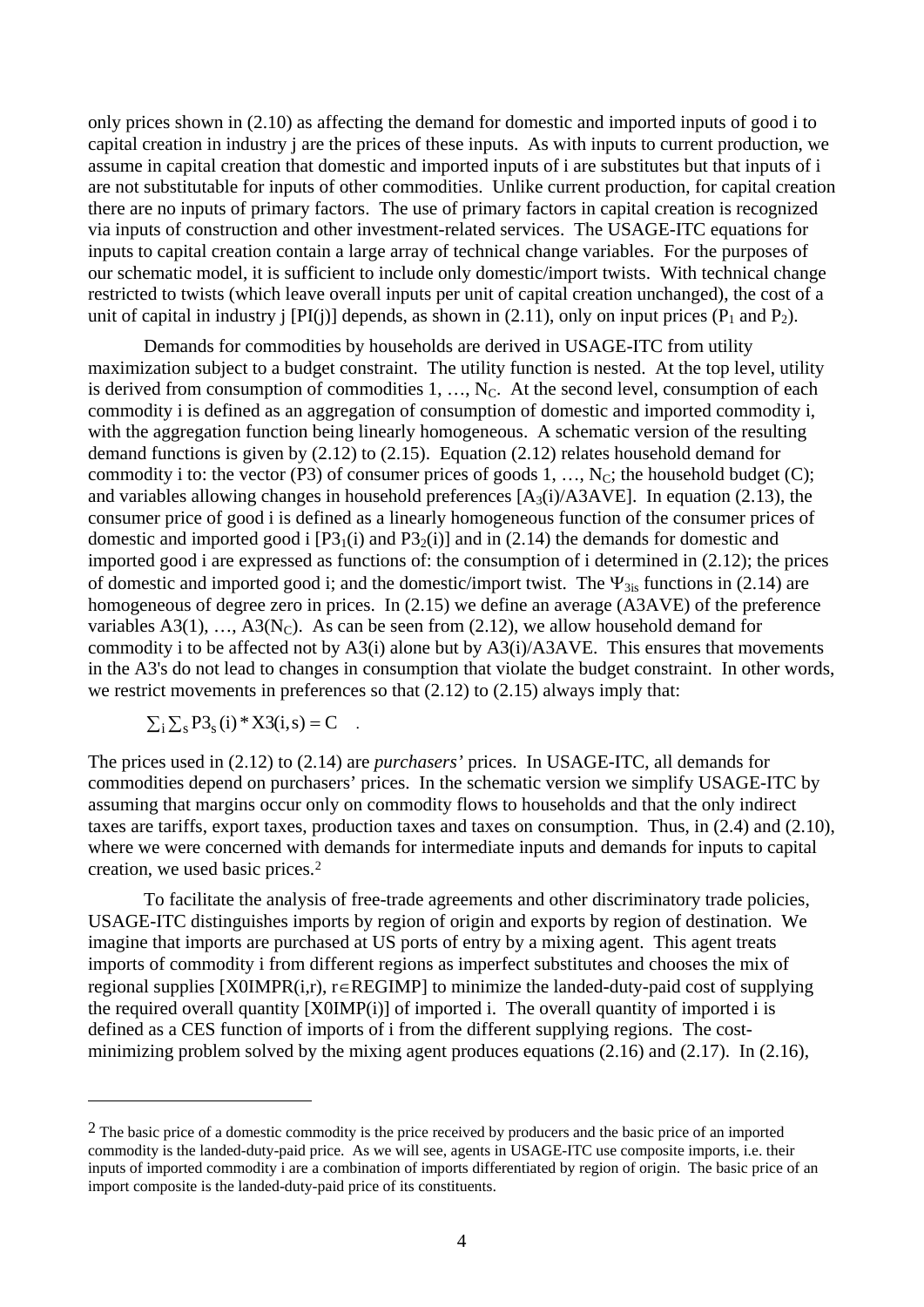the demand for imports of i from region r is proportional to the overall demand for imports of i and also depends on the landed-duty-paid prices of i from different regions  $[P_{2r}(i,r), r \in REGIMP]$ . In equation (2.17) the basic price of imported i  $[P_2(i)]$  is defined as a linearly homogeneous function of the  $P_{2r}(i,r)s$ .  $P_2(i)$  is the cost of the bundle of imports of i that satisfies a unit demand for imported i  $[XOIMP(i) = 1]$  at minimum cost.

For exports, we introduce an allocating agent that purchases good i from domestic producers and allocates it between alternative destinations. If the allocating agent purchases X4(i) units of good i from domestic producers, then it can supply any combination of exports by destination [X4D(i,d), d∈DEST] that satisfies a CET restriction of the form

 $X4(i) = CET[X4D(i,d), d \in DEST]$ .

On the assumption that the allocating agent is a constrained revenue maximizer, we obtain (2.18) and (2.19). In (2.18), the supply of exports of good i to region d is proportional to the total supply of exports of i (defined above as a CET combination of exports to different destinations) and also depends on domestic currency receipts per unit of export of i to different destinations  $[P_1(i,dd)]$ , dd∈DEST]. As we will see shortly, domestic currency receipts include f.o.b. prices and export subsidies. In (2.19), we define the basic price of domestic good i  $[P_1(i)]$ . This is the maximum revenue that can be derived from a unit of exports of  $i$  [X4(i) = 1] and is the price received per unit of output of i by domestic producers.[3](#page-4-0)

#### *(b) Other demands (government and inventory)*

In USAGE-ITC, equations such as (2.20) allow for different treatments of government demands for commodities. If F5(i,s) and F5TOT are held constant, then government demand for each commodity moves by the same percentage as real private consumption (CR). Thus, for example, in a long-run analysis of the effects of a welfare-enhancing policy change, we can assume that the private and public sectors benefit by equal percentages. Changes in the ratios of government demands for commodities relative to private consumption can be introduced exogenously by shocks to F5(i,s) and F5TOT. Alternatively, F5TOT can be used endogenously to adjust government spending to meet a budget constraint.

 While not indicated in the schematic model, USAGE-ITC includes inventory demands. In most simulations inventory demands are set exogenously on zero change for nearly all commodities.[4](#page-4-1) However, for some commodities (e.g. agricultural commodities) we may have information on the rate at which inventories are being accumulated or decumulated. For these commodities, non-zero settings are appropriate. For some simulations we may have information on the output of a commodity (e.g. a crop forecast). This information can be absorbed by exogenizing the relevant output and leaving inventory demand for the commodity to be determined endogenously.

#### *(c) Demands for exports*

 $\overline{a}$ 

In equation (2.21) we relate demand for US good i in destination d  $[X4D(i,d)]$  to the foreigncurrency price [PE(i,d)] and to shift variables [F4(i,d), F4C(i), F4D(d) and F4GEN]. If the shift variables are exogenous, then by shocking them we can simulate the effects of movements in the foreign-demand curves: for particular commodities in particular destinations; for particular

<span id="page-4-0"></span><sup>&</sup>lt;sup>3</sup> Recall that in the schematic model, but not in USAGE-ITC, we assume that there are no margins or taxes involved in the transfer of i from producers to ports of exit. The allocating agent however may be subject to export taxes and subsidies and these are reflected in the  $P_{1d}(i,d)$ s.

<span id="page-4-1"></span><sup>4</sup> Otim (1999) includes in a dynamic CGE model equations relating changes in inventory demands to acceleration in sales. In future work we plan to add such equations to USAGE-ITC.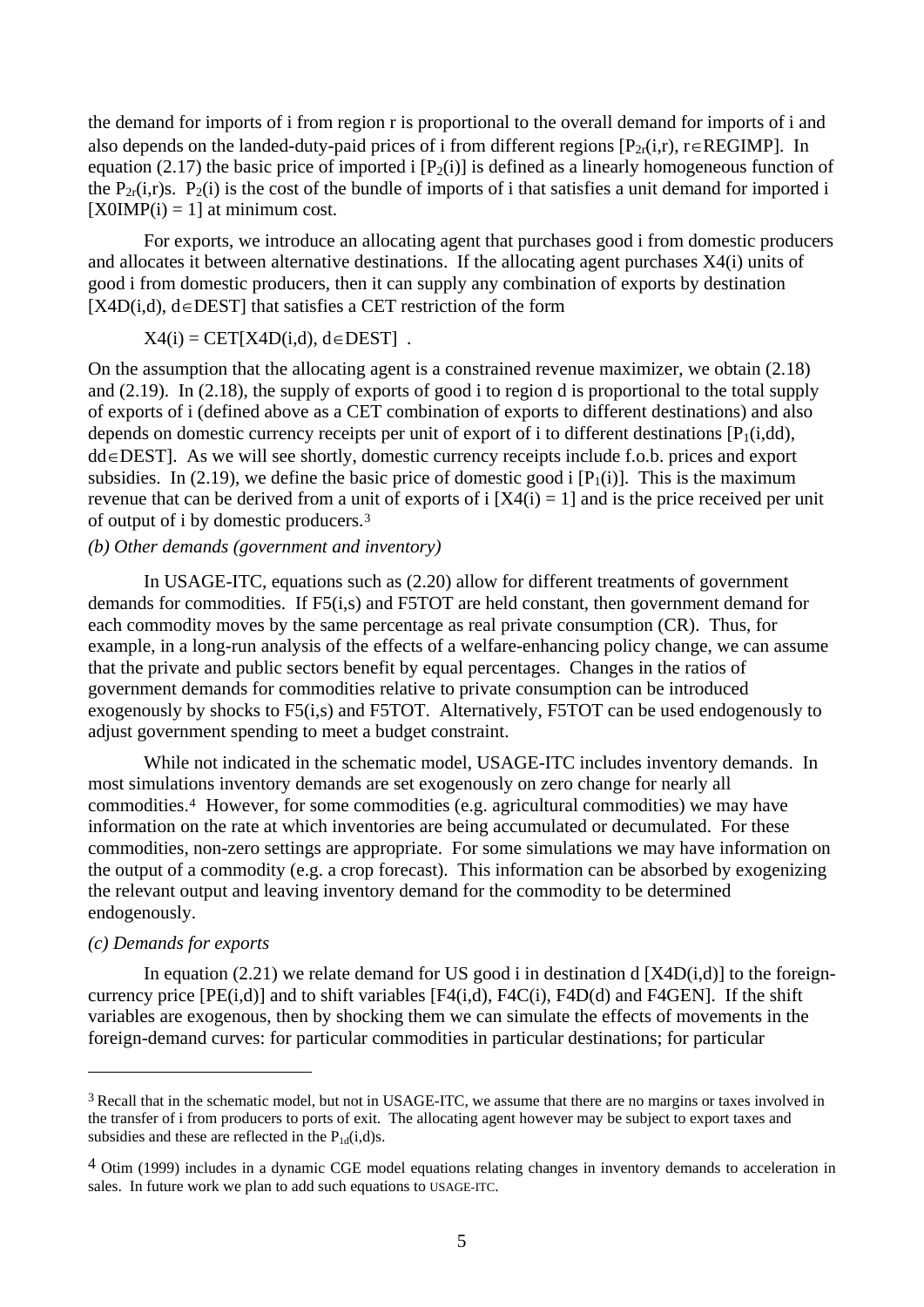commodities in all destinations; for all commodities in particular destinations; and for all commodities in all destinations. Alternatively, endogenous shifts can be used to accommodate exogenous export forecasts at different levels of detail.

#### *(d) Demands for margin services*

The role of margins is to facilitate flows of commodities from points of production or ports of entry to either domestic users or to ports of exit. USAGE-ITC recognizes eight margin commodities: Railroad services, Trucking services, Water transport, Air transport, Pipelines except natural gas, Natural gas transportation, Wholesale trade and Retail trade. In the schematic model, all commodities are treated as though they can be used as margin services. In both USAGE-ITC and the schematic version, all margin demands are met by domestic production (the use of imported margin commodities is deemed to be direct use not margin use). In connection with this assumption, it is worth emphasizing that margin demands relate only to the facilitation of commodity flows within the US.

 In USAGE-ITC, we model demands for margin services as the product of a technology variable and an underlying flow variable. This is illustrated in the schematic model by (2.22). With the technology variable A3MAR(k,s,i) set exogenously, (2.22) implies that the use of commodity i (e.g. retail trade) as a margin service in facilitating the flow of commodity (k,s) from producers or ports of entry to households is proportional to household demand for (k,s). USAGE-ITC contains equations similar to (2.22) for flows of commodities to all users. As mentioned in the discussion of (2.12) to (2.15), in the schematic version we assume that there are no margins services associated with commodity flows except those to households.

#### *(e) Supply equals demand for commodities*

In (2.23) we equate the supply (output) of commodity  $(i,1)$  to the sum of demands for  $(i,1)$ . Similarly, in  $(2.24)$  we equate the supply (imports) of  $(i,2)$  to the sum of demands for  $(i,2)$ . Consistent with USAGE-ITC, imported commodities are not directly exported or used to satisfy margin demands.

#### *(f) Zero profits in production, importing, exporting and distribution*

Equations (2.25) to (2.28) are schematic versions of the USAGE-ITC zero-pure-profits conditions for production, importing, exporting and distribution. The LHS of (2.25) is revenue in industry j. The RHS is j's costs, including production taxes. The LHS of (2.26) is the price  $[P_{2r}(i,r)]$  paid by the import-mixing agent for commodity i from region r. As can be seen from the RHS,  $P_{2r}(i,r)$  is made up of the foreign-currency price [PM(i,r)] converted to domestic currency via the region-r/US exchange rate  $[\Phi(r)]$  and inflated by the power of the tariff  $[TM(i,r)]$ . The LHS of (2.27) is the revenue received by the allocating agent for a unit of commodity i exported to destination d. This is equated to the RHS which is the foreign-currency price [PE(i,d)] converted to domestic currency and deflated by the power of the export tax  $[T4(i,d)]$ . The LHS of (2.28) is the price paid by households for commodity  $(k, s)$ . This is equal to the cost of supplying a unit of  $(k, s)$ to households, made up of the price received by producers or importers  $[P_s(k)]$  inflated by the power of the consumption tax [T3(k,s)] *plus* the costs of transferring units of (k,s) from producers or ports of entry to households. As mentioned earlier, we assume that transferring (margin) activities use only domestic commodities, e.g. domestic transport and domestic retail trade. Thus the cost of commodity i used in transferring a unit of (k,s) to households is the price of domestic commodity i  $[P_1(i)]$  multiplied by the number of units of i  $[A3MAR(k,s,i)]$  required per unit of transfer.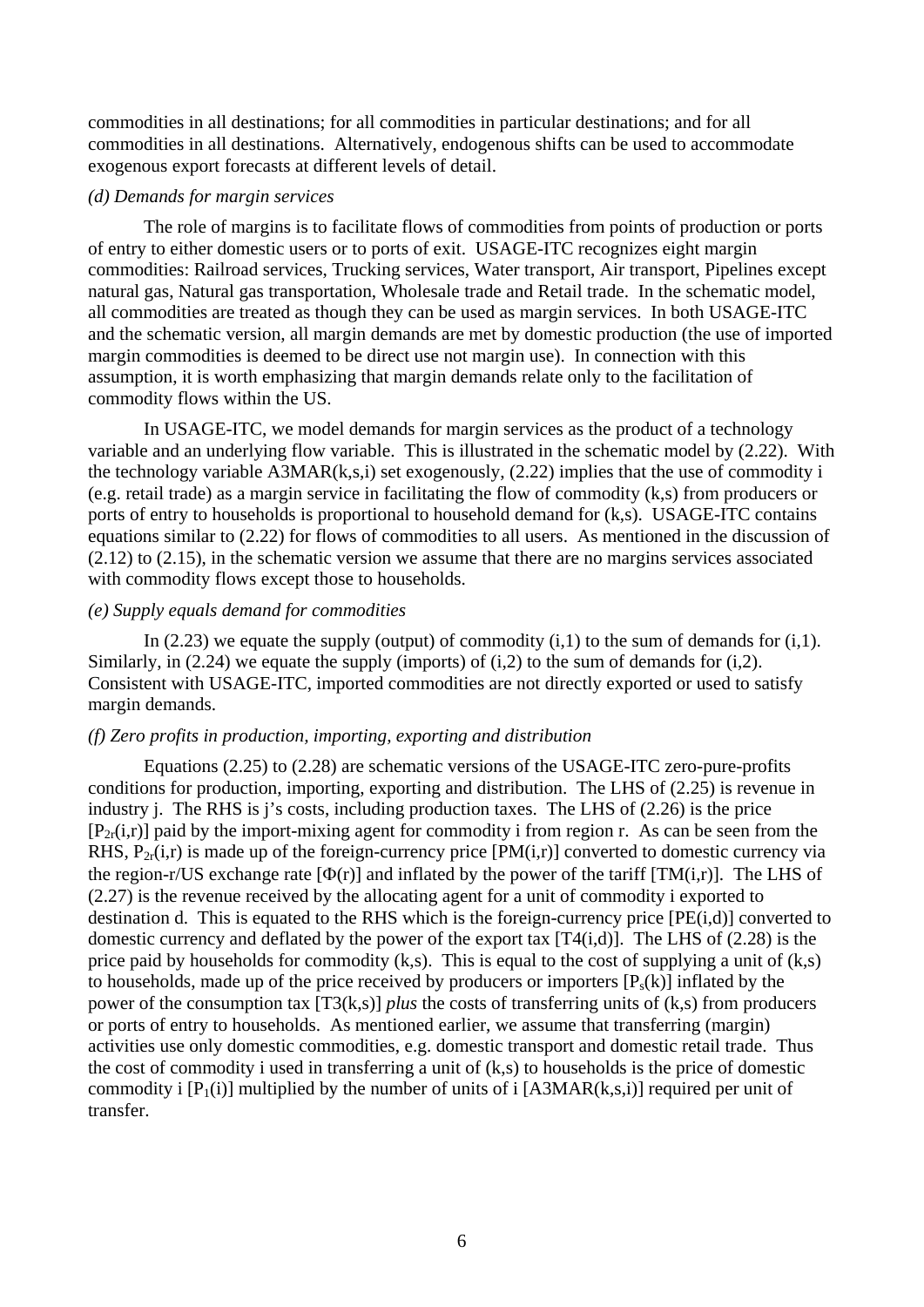#### *(g) Genuine and phantom indirect taxes*

USAGE-ITC contains many equations expressing the power (one plus the rate) of an indirect tax as a product of powers of genuine taxes (indicated by G) and phantom taxes (indicated by PH). Equations (2.29) to (2.31) are examples. Genuine taxes are those collected by the government. Phantom taxes are those used to reconcile contradictory data items on prices and costs. For example, in a simulation in which we are using USAGE-ITC to reproduce a period of history, we allow endogenous movements in the phantom export taxes to reconcile data on export prices and the cost of exporting. If our data for commodity i indicate an increase in costs per unit of exports of 10 per cent and an increase the price of exports of 15 per cent, then reconciliation is achieved by an endogenous phantom export tax of 5 per cent.

In  $(2.29)$ , the power of the tax on production in industry i is shown as the product of only one genuine and one phantom tax. However, in (2.30) we allow for two phantom powers and in (2.31) we allow for two phantom and two genuine powers. The first phantom power [T4PH(i)] in (2.30) affects only the tax on exports of commodity i, whereas the second [T4SPH(i)] affects both export taxes and consumption taxes [see (2.31)]. Movements in the first phantom power are used in historical and forecast simulations to absorb data and forecasts for export prices that we judge to have little significance for the determination of domestic prices. Movements in the second phantom power are used for export prices that we judge to be dominant in the determination of domestic prices. The two genuine powers in (2.31) allow us to simulate changes in government-imposed taxes applying to the consumption of particular commodities (not distinguished by source) and to the consumption of all commodities. With DOM(s) being 1 for  $s =$  domestic and 0 for  $s =$  imported, the phantom powers in (2.31) affect only the taxes on the consumption of domestically produced commodities. We used T3PH(i) in historical simulations to absorb data on the consumption price of i, and T4SPH(i) to spread data on export prices to implications for consumption prices.

#### *(h) Definitions of macro variables*

 $\overline{a}$ 

Equations (2.32) to (2.48) are a sample of the macro definitions in USAGE-ITC. Equation (2.32) defines the consumer price index (CPI) as a function of the vectors  $[P_3]$  and P3<sub>2</sub>] of consumer prices for domestic and imported goods. Similarly, (2.33) defines the price index for public consumption as a function of the prices to government of domestic and imported goods<sup>[5](#page-6-0)</sup>. Equations (2.34) and (2.35) define real private and public consumption as nominal private and public consumption deflated by the relevant price indexes. Nominal public consumption (G) is defined in  $(2.36)$  $(2.36)$  $(2.36)$  as the sum of public expenditures on individual goods.<sup>6</sup> The real wage rate is defined in (2.37) as the nominal wage rate deflated by the CPI. Equations (2.38) and (2.39) define total employment and total capital stock as sums across industries. Equation (2.40) is the GDP identity in nominal terms. Equations (2.41) to (2.43) define aggregate quantity indexes for exports, imports and investment as functions of commodity or industry components. Equations (2.44) to (2.46) define the real balance of trade, real consumption (private and public) and real GDP. Equation (2.47) defines the terms of trade as a function of f.o.b. export prices and c.i.f. import prices. Finally, (2.48) defines an average (e.g. trade weighted) exchange rate (Φ) as a function of bilateral exchange rates.

<span id="page-6-0"></span><sup>5</sup> These are basic prices because in the schematic model (but not in USAGE-ITC) we assume that margins apply only to sales to households.

<span id="page-6-1"></span> $6$  Recall that nominal private consumption (C) is defined implicitly through (2.12) to (2.15) as the sum of private expenditures on individual goods.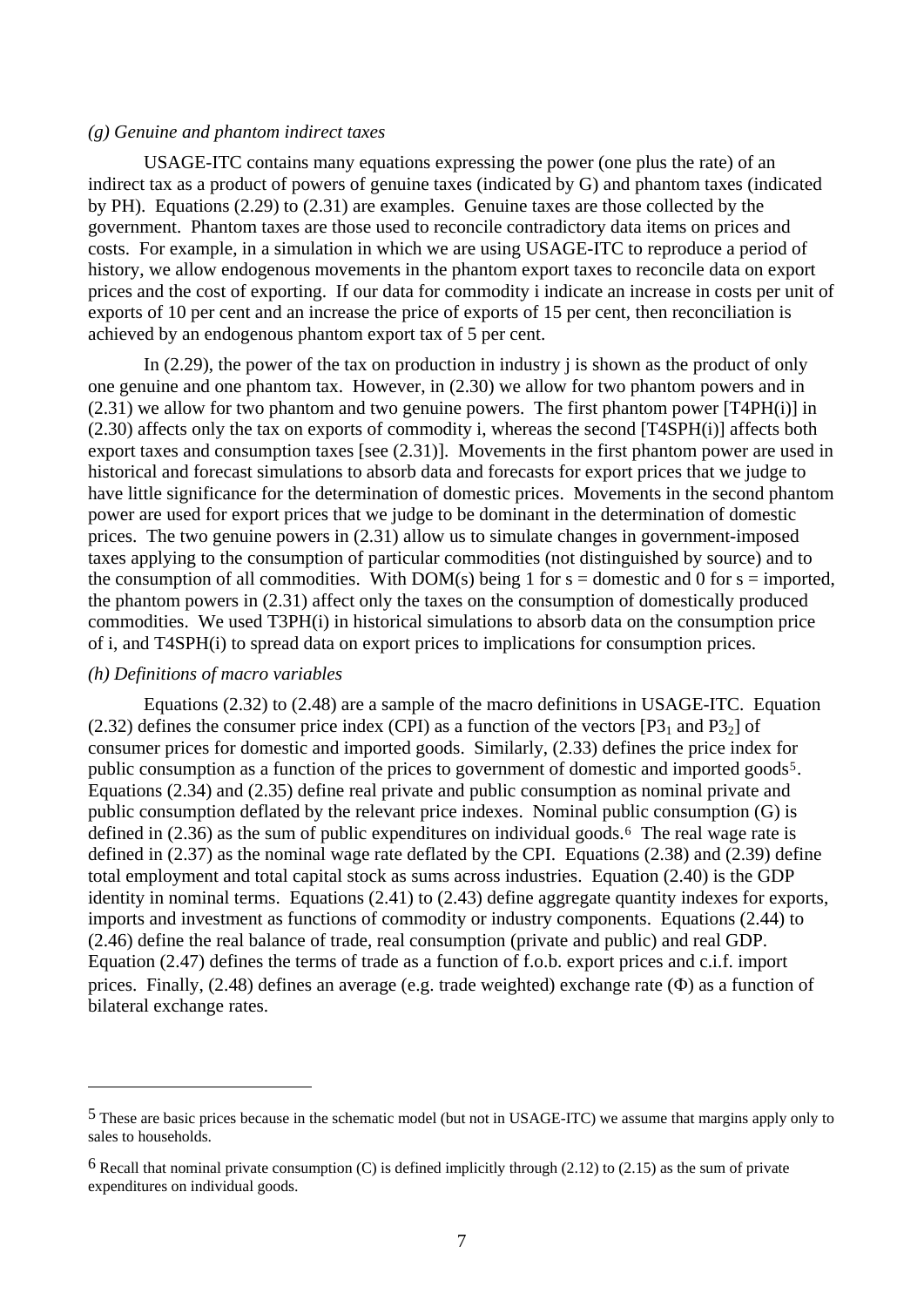#### *(i) Capital, investment and rates of return*

Equation (2.49) relates the capital stock in industry j at the end of the year  $[K_{+}(i)]$  to the depreciated capital stock from the beginning of the year  $[(1-D(i))^*K(i)]$  and to investment during the year  $[Y(i)]$ . Equation (2.50) defines the ratio of investment to capital in industry j. When the shift variables,  $F_{KG}(i)$  and  $FF_{KG}$ , in (2.51) are exogenous, capital growth in industry j during the year, and hence investment, responds to movements in j's expected rate of return [EROR(j)]. Changes in j's capital growth and in capital growth in all industries can be imposed independently of changes in expected rates of return via shocks to  $F_{KG}(i)$  and  $FF_{KG}$ . Equation (2.52) defines the expected rate of return in industry j as a function of the current rental rate  $[Q(i)]$  and asset price [PI(j)] of j's capital. Under this definition, expectations are static or adaptive. USAGE-ITC contains additional equations and variables that allow for forward-looking expectations. Equation (16.53) allows all expected rates of return to be moved together through shocks to  $\text{FTOT}_{\text{EROR}}$ . It also allows for different movements in expected rates of return across industries through movements in  $F_{EROR}(i)$ .

With equations such as (2.49) to (2.53), USAGE-ITC accommodates two broad treatments of capital and investment. The first, involving direct assumptions about movements in rates of return and investment/capital ratios, is suitable for long-run comparative-static simulations. In such simulations, we are concerned with the effects of a policy or other shock after a considerable time, say 6 years. In these circumstances, USAGE-ITC allows us to assume directly that the shock under examination does not affect rates of return. In terms of the schematic model we treat EROR(j) and FTOT<sub>EROR</sub> as exogenous variables, and  $F_{EROR}(i)$  as an endogenous variable. With EROR(i) set on zero change, we assume that industries favored by the shock attract capital until their rental rates [O(i)] fall sufficiently to drive rates of return back to their initial (basecase forecast) levels. Similarly, industries for which the shock is unfavorable lose capital until their rates of return increase to their initial levels. Having, in this way, tied down the long-run effect of a shock on start-of-year capital stocks [K(j)], we can tie down the effect on industry investment levels by exogenizing IKRATIO(j) for all j on zero change and turning off (2.51) by endogenizing  $F_{KG}(i)$ . We assume that if a shock applied in year t causes capital in industry j at the start of year t+6 to be 20 per cent greater than it otherwise would have been, then it also causes investment in industry j in year t+6 to be increased by 20 per cent.

 Several variations on the basic long-run comparative-static treatment of capital and investment are available in USAGE-ITC. For example, USAGE-ITC contains equations that can be used to make the movement in an industry's rate of return over an historical period (say 6 years) depend on:

- (a) the industry's simulated rate of capital growth over the period;
- (b) the industry's rate of return at the beginning of the period; and
- (c) the sector to which the industry belongs.

Factor (a) has a useful damping effect. Via (a), favorable developments for an industry in an historical period have positive effects not only on its simulated capital growth but also on its simulated rates of return. By allowing some of the influence of historical developments to be dissipated in a rate-of-return movement, we prevent USAGE-ITC from generating either an unrealistically high or low outcome for the industry's rate of capital growth. Via (b) we recognize that industries which at the beginning of an historical period had below average rates of return are likely to have higher rates of return at the end of the period, reflecting weak investment and increasing scarcity of capital. Factor (c) allows USAGE-ITC to generate rate-of-return movements compatible with sectoral information on profitability.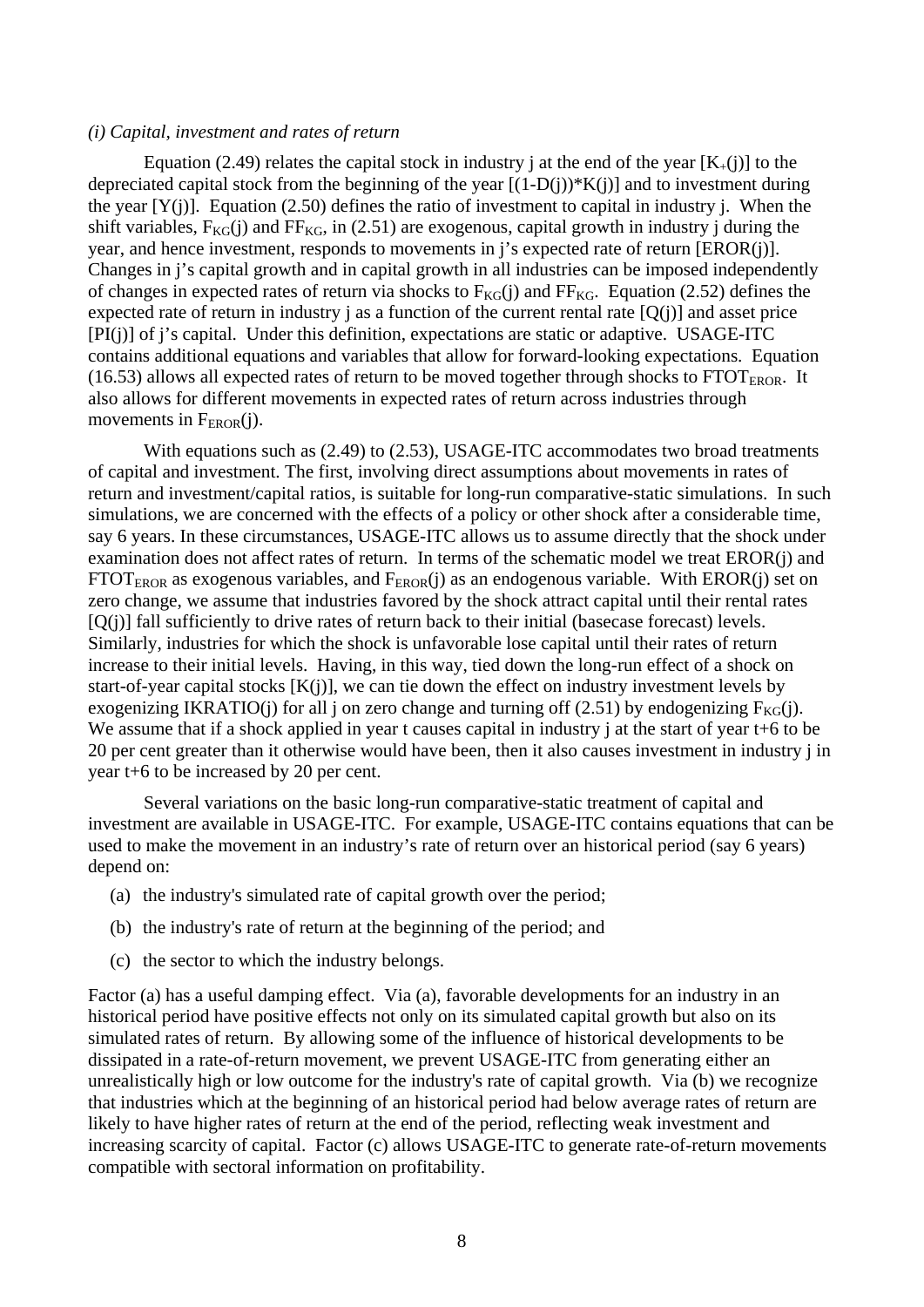The second broad treatment of capital and investment in USAGE-ITC involves explicit capital-supply functions, and is used in year-to-year simulations, i.e., simulations tracing out the paths of variables for years t, t+1, t+2, etc. In each year of year-to-year simulations, we assume that industries' capital growth rates (and thus investment) are determined according to functions which specify that investors are willing to supply increased funds to industry j in response to increases in j's expected rate of return. However, investors are cautious. In any year, the capital-supply functions in USAGE-ITC limit the growth in industry j's capital stock so that disturbances in j's rate of return are eliminated only gradually. In terms of the schematic model, the year-to-year approach to capital growth and investment can be implemented with:  $F_{KG}(i)$  and  $FF_{KG}$  exogenous;  $K(i)$  exogenous or predetermined; EROR(j) endogenous;  $F_{EROR}(i)$  endogenous and FTOT<sub>EROR</sub> exogenous; and IKRATIO endogenous.

#### *(j) Equations for facilitating historical and forecast simulations*

Data and forecasts in the US on outputs, inputs, prices and other variables occur in various industrial/commodity classifications. So that we can use these data and forecasts, we include in USAGE-ITC many equations that define variables at different levels of aggregation. This is illustrated by  $(2.54)$  which defines employment  $[LG(q)]$  in the qth group of industries, e.g. all industries in the agricultural sector. In most simulations, sectoral variables such as LG(q) are endogenous. However, in historical and forecast simulations they may be exogenized and given shocks reflecting observed or forecast movements. In this case, we need additional equations and variables to ensure that exogenously given values for sectoral variables are distributed across individual industries in a theoretically satisfactory manner. In the schematic model we have included equations that allow given changes in  $LG(q)$  to be distributed across industries in sector q to equalize implied changes in labor productivity. Through equations (2.55) to (2.57) we define labor productivity in each industry. Then, by exogenizing FLPROD(j) on zero change, we can ensure via (2.57) that movements in labor productivity in all industries j in group q equal the movement in the variable FLPRODG(q).

 Further examples of equations designed to facilitate historical and forecast simulations are given in the schematic model by (2.58) to (2.61). Provided that we endogenize FWTOT, we can use shocks to FW(j) in (2.58) to introduce observed or forecast changes in wage relativities across industries. FWTOT must be endogenous when the FW(j)s are exogenous to avoid conflicts between the average wage across industries implied by (2.58) and the average wage across industries defined by (2.59). Equations such as (2.60) and (2.61) are used in USAGE-ITC historical and forecast simulations to introduce observed and forecast changes in commodity prices. With ADJP3 and ADJPE treated as endogenous variables, vectors of observed or forecast changes in consumer and export prices can be introduced as shocks to P3OBS(i) and PEOBS(i,d) and then modified so that the consumer and export prices [P3(i) and PE(i,d)] feeding into the rest of the model are compatible with macro observations or forecasts for average consumer and export prices.

### *(k) Equations for facilitating policy simulations*

Policy results are generated in USAGE-ITC as deviations from explicit forecasts. This requires several equations that relate policy values for variables to forecast values. For example, as indicated by (2.62), we often assume in policy simulations that the proportionate deviation in year t in the real wage rate from its forecast value  $[WR/WR_f - 1]$  equals the proportionate deviation in year t-1 [WRlag/WRf,lag – 1] *plus* a positive multiple of the proportionate deviation in year t in total employment  $[LTOT/LTOT_f - 1]$ . Thus we assume that while employment is above its forecast level, the real wage deviation will be increasing and while employment is below its forecast level, the real wage deviation will be decreasing. Under this specification, policy shocks produce a sticky wage response that gradually adjusts wages so that employment is eventually returned to its forecast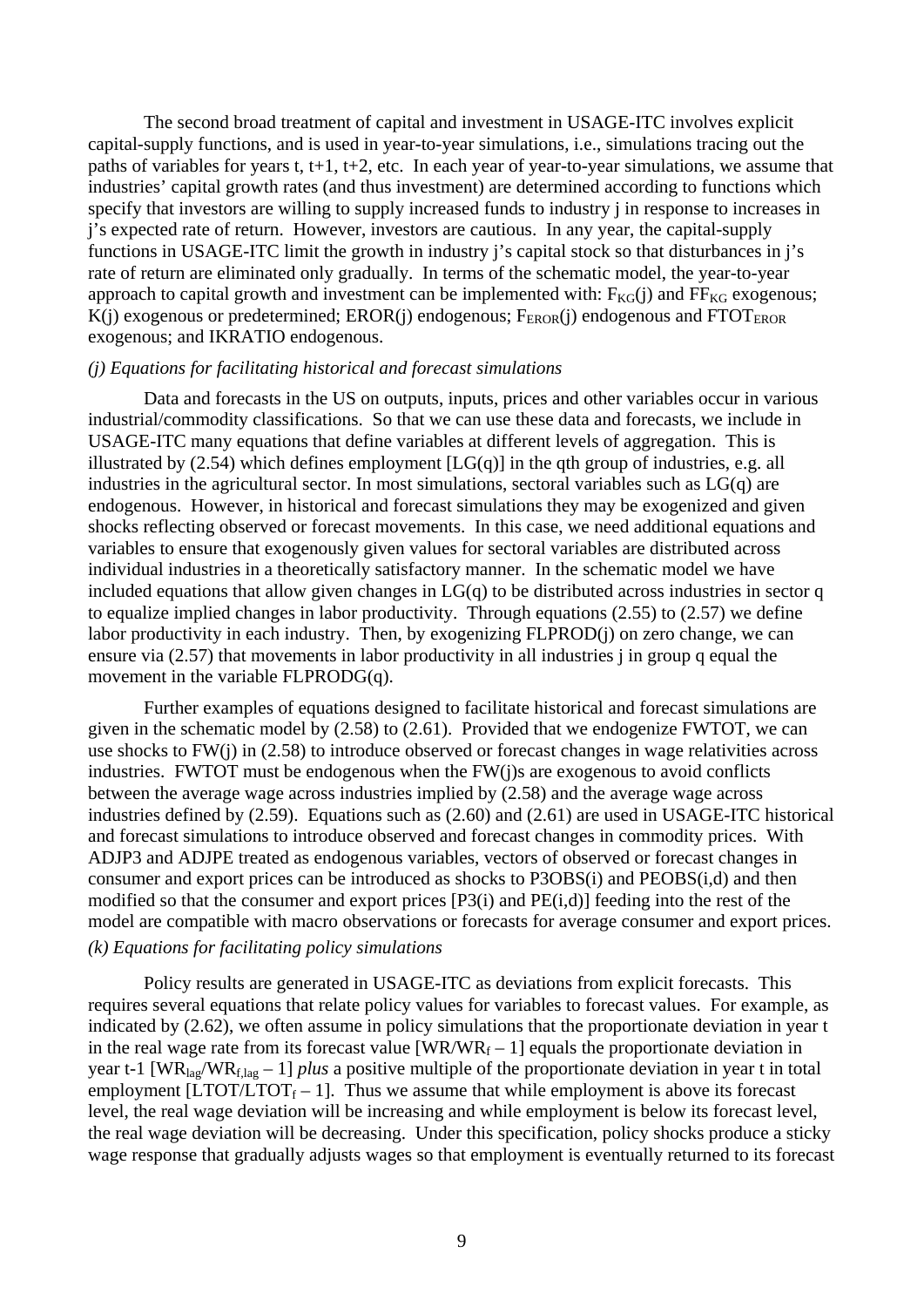path. In simulations in which we want a different approach to wage determination, we can endogenize the shift variable  $F_{WR}$ .

#### *(l) The government accounts*

Equation (2.63) defines the public sector deficit (PSD) as government consumption expenditures *less* tax collections *plus* transfers*.* In this schematic equation, we recognize only the genuine taxes (on consumption, imports, exports and production) appearing in other schematic equations and we treat transfers as a single item with no explaining equations. USAGE-ITC contains numerous other taxes (e.g., income taxes) and other sources of government income. It also contains separate equations for each of the main categories of transfers. For modeling interest on the public debt, we include in USAGE-ITC dynamic equations determining the level of public debt at the start of year t as a function of the level of public debt at the start of year t-1 and the public sector deficit in year t-1.

#### *(m) Equations for facilitating decomposition simulations*

In decomposition simulations we explain economic developments between two widely separated years, a base year (e.g. 1992) and a final year (e.g. 1998). In these simulations, there is no explicit modeling of variables for intermediate years.

 To avoid intermediate years, we adopt smooth growth assumptions. For example, in our specification of movements in net foreign liabilities, we adopt smooth growth assumptions for capital. This gives implicit intermediate-year values for investment. Similarly, we adopt smooth growth assumptions for domestic savings by assuming smooth growth in GNP and in the average propensity for private and public consumption [APC in (2.66)]. With investment and savings implicitly determined for intermediate-years, we can determine intermediate-year values for the current account deficit and net foreign liabilities. Thus, through smooth growth assumptions, we are able to relate the value of total net foreign liabilities in foreign currency at the start of the final year (NFLF) to its value at the start of the base year (NFLF<sub>-τ</sub>) and to growth between the two years in total capital, GNP and the average propensity to consume. This is indicated by the schematic equation (2.64). The USAGE-ITC equation corresponding to (2.64) includes changes between the base and final years in various prices (particularly asset prices). In (2.64) we leave out all the price variables except the average exchange rate.

With the introduction in (2.64) of GNP as a variable, we require a defining equation. This is provided by (2.65) which defines GNP as GDP less the domestic-currency value of net interest and dividend payments to foreigners.

 For year-to-year simulations, equations such as (2.64) can be turned off by endogenizing their shift variables  $(F<sub>NELE</sub>)$ .

#### *(n) Balance of payments*

USAGE-ITC contains a detailed description of the balance of payments. This includes equations for the year-to-year accumulation of different types of foreign assets and liabilities and equations for associated incomes and payments. In the schematic version given in (2.67) and (2.68), we show a single accumulation equation relating the end-of-year foreign-currency value of net foreign liabilities to the start-of-year value and to the foreign-currency value of the current account deficit (CAD\*Φ). The current account deficit is shown as the trade deficit (imports less exports) plus interest and dividend payments on net foreign liabilities.

#### *(o) Household disposable income and consumption function*

Equation (2.69) defines household disposable income as GNP *less* taxes *plus* transfers. The corresponding USAGE-ITC representation includes more tax terms than are shown in (2.69) and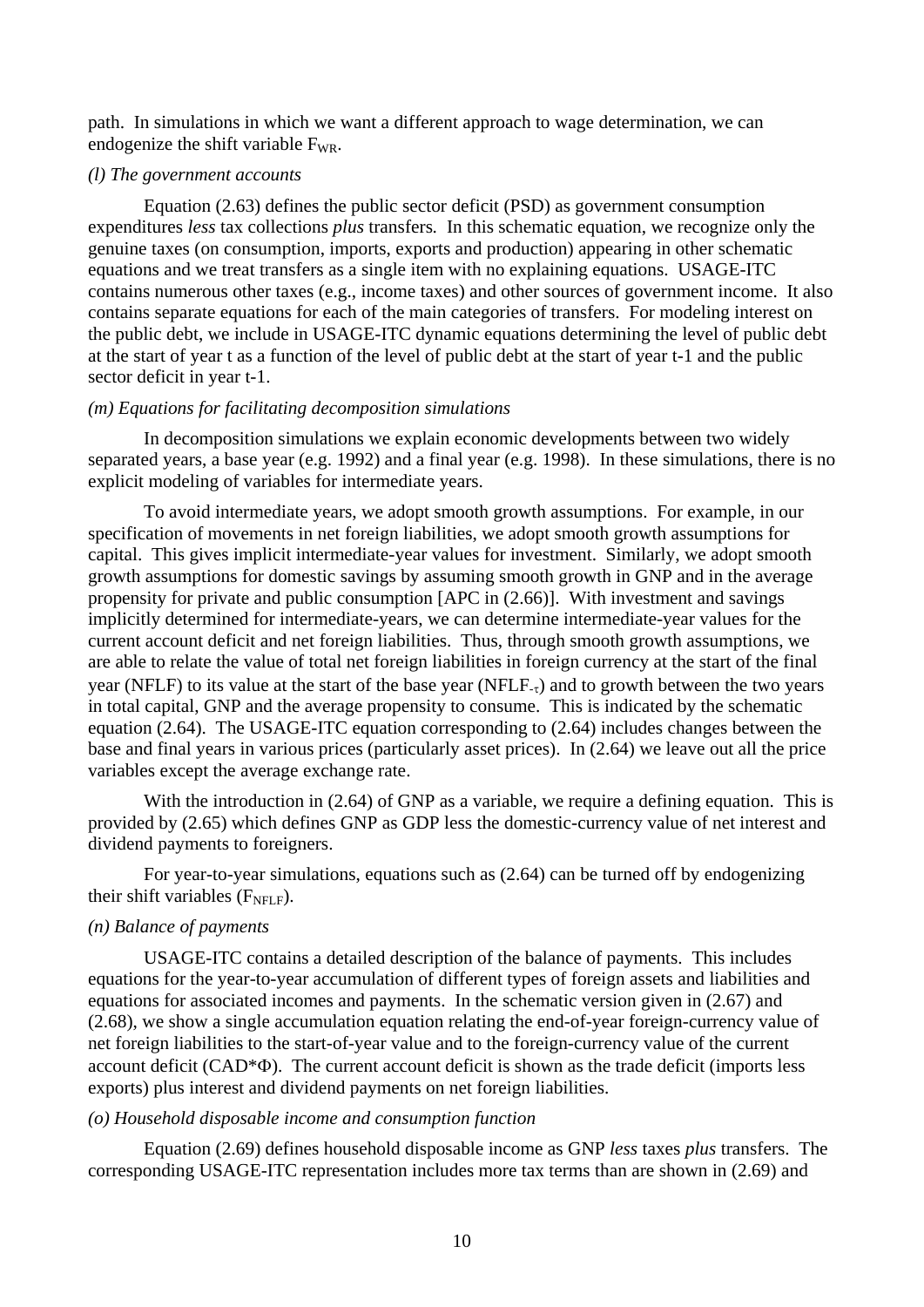also includes net transfers from foreigners in addition to those from the government. With the shift variable  $F_C$  set exogenously, (2.70) links movements in total household expenditure to movements in household disposable income.

## **3. Extending the USAGE-ITC results through tops-down add-ons**

An effective way to extend the range of application of a CGE model is through add-on programs. These take CGE results as an input and produce results for variables not included in the original model.

 We plan three add-on programs for USAGE-ITC. These will translate USAGE-ITC results into implications for: economic activity in sub-national regions (e.g. States); employment in highly disaggregated occupations; and adjustment costs associated with changes in the regional, occupational and industrial composition of employment.

 Relative to fully integrated models, models with add-ons have computational advantages. However, their main advantage is organizational. Add-ons can be designed by people working independently of the creators of the core CGE model. This facilitates productive cooperation between CGE modelers and applied economists with specialized knowledge in other areas.

 The main disadvantage of the add-on approach is that it allows no feedback. Thus, for example, a regional add-on is a poor vehicle for analyzing the national impact of shocks to regional variables.

#### *3.1. Generating results for sub-national regions*

In federations such as the US, economic projections for individual States are of considerable policy interest. To disaggregate USAGE-ITC results to the State level we plan to implement a modified LMPST method (Leontief *et al*., 1965). The LMPST method was first used to disaggregate results from a US input-output model to the fifty US states.

 The main attraction of the LMPST method is that its data requirements are modest. The only unavoidable data are commodity outputs in each region. Given these data, USAGE-ITC forecasts or policy deviations will be allocated to States in three steps.

 First, each of the approximately 500 USAGE-ITC commodities will be classed as either "national" or "local". National commodities are those that can be traded easily across State boundaries. Examples include most agricultural and mining commodities. The essential characteristic of a national commodity is that its output in each region is determined largely independently of demand in the region. Local commodities have the opposite characteristic. They are commodities for which demand in each region must be satisfied mainly from production in the region. Examples include perishable items such as bread, and services such as retail trade and mechanical repairs.

 Second, growth rates compatible with the US-wide USAGE-ITC results will be assigned to State outputs of national commodities. The simplest approach is uniform assignment:

$$
g(j,s) = g(j)
$$
 for all s,

where

 $g(i,s)$  is the growth rate of output for national commodity j in State s; and

g(j) is the USAGE-ITC-generated US-wide growth rate.

 Third, growth rates will be calculated for the outputs of local commodities in each State under the assumption that State outputs equal State demands. In calculating a State's demand for a local commodity, account is taken of: intermediate and investment demands by local industries and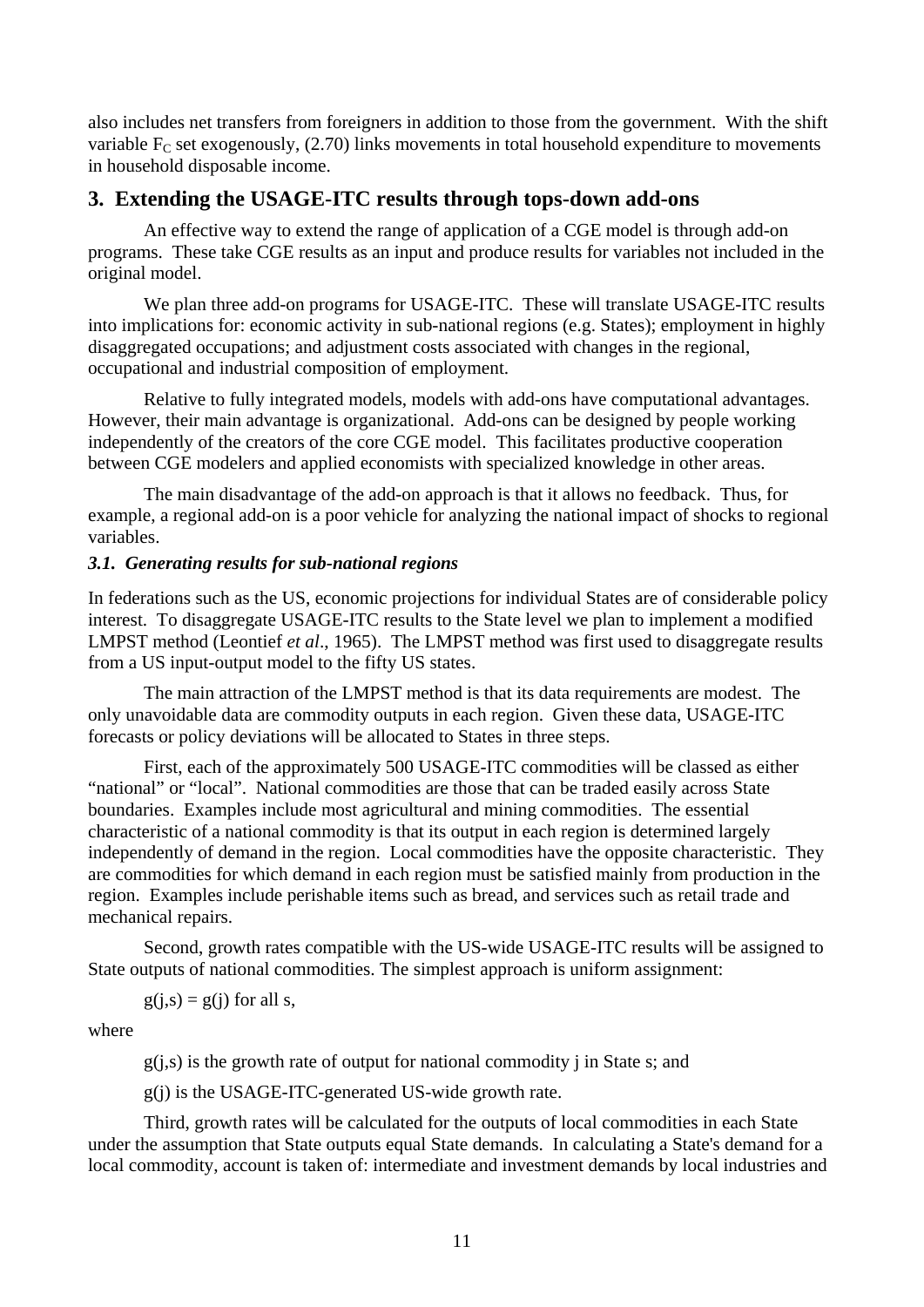by the parts of the national industries located in the State; demands by the State's households which are a function of State population and employment; and government demand. As with national commodities, we ensure that the State outputs of local commodities sum to the USAGE-ITCgenerated US-wide outputs.

 Through the modeling of local commodities, the modified LMPST method introduces State multiplier effects. If a State has an over-representation of fast-growing national industries, then the effect on its overall growth is magnified by fast growth in intermediate, investment and consumption demands (via employment) for its local commodities.

 The LMPST approach is effective in analyzing the State implications of policy and other shocks initiated at the national level. For such shocks it is reasonable to assume that there are no significant changes in relative costs of production across regions. However, the LMPST approach is less suitable for analyzing shocks initiated at the regional level, such as cuts in taxes in one region but not in others. For such shocks, changes in relative regional competitiveness may be the most important issue.

### *3.2. Generating results for detailed occupations*

Disaggregated employment forecasts are required by Federal and State government departments concerned with: education and vocational training; career advising; and job placement. In these roles, governments want to know what types of jobs are likely to be available in the future.

We plan to use USAGE-ITC to generate projections for employment in 750 occupations [the Standard Occupational Classification (SOC) system used by the Bureau of Labor Statistics (BLS)] through the equations:

and  $\ell_{i\bullet} = \sum_{i} S_{ii} * \ell_{ii}$ ,  $i = 1, ..., 750$  (3.2)

$$
\ell_{ij} = \ell_{\bullet j} + q_{ij}, \qquad i = 1, ..., 750 \text{ and } j = 1, ..., 500 \qquad (3.1)
$$

where

 $\ell_{ij}$  is the percentage change from year t-1 to t in the demand for labor in occupation i and industry j;

 $\ell_{\bullet i}$  is the percentage change in aggregate employment in industry j;

 $q_{ij}$ , termed an occupation-share effect, is a projection of the extent to which growth in employment of occupation i in industry j will differ from growth of aggregate employment in industry j;

 $\ell_{i\bullet}$  is the percentage change in employment in occupation i; and

 $S_{ii}$  is the share of occupation i's employment accounted for by industry j.

Thus, the occupational projections  $(\ell_{i\bullet})$  will reflect all of the factors influencing USAGE-ITC employment projections  $(\ell_{\bullet i})$  for industries including the state of the business cycle, government policies, world commodity prices, production technologies and consumer preferences. The occupational projections will also reflect changes in the occupational composition of employment within industries, the  $q_{ii}$ s. Forecasts of the  $q_{ii}$ s will be made by extrapolating trends estimated from data supplied by the BLS.

#### *3.3. Adjustment costs*

 We have developed an index of labor market adjustment costs which can be computed from USAGE-ITC results. Comparison of the paths of the index in basecase-forecast and policy simulations indicates the policy's contribution to labor market adjustment costs.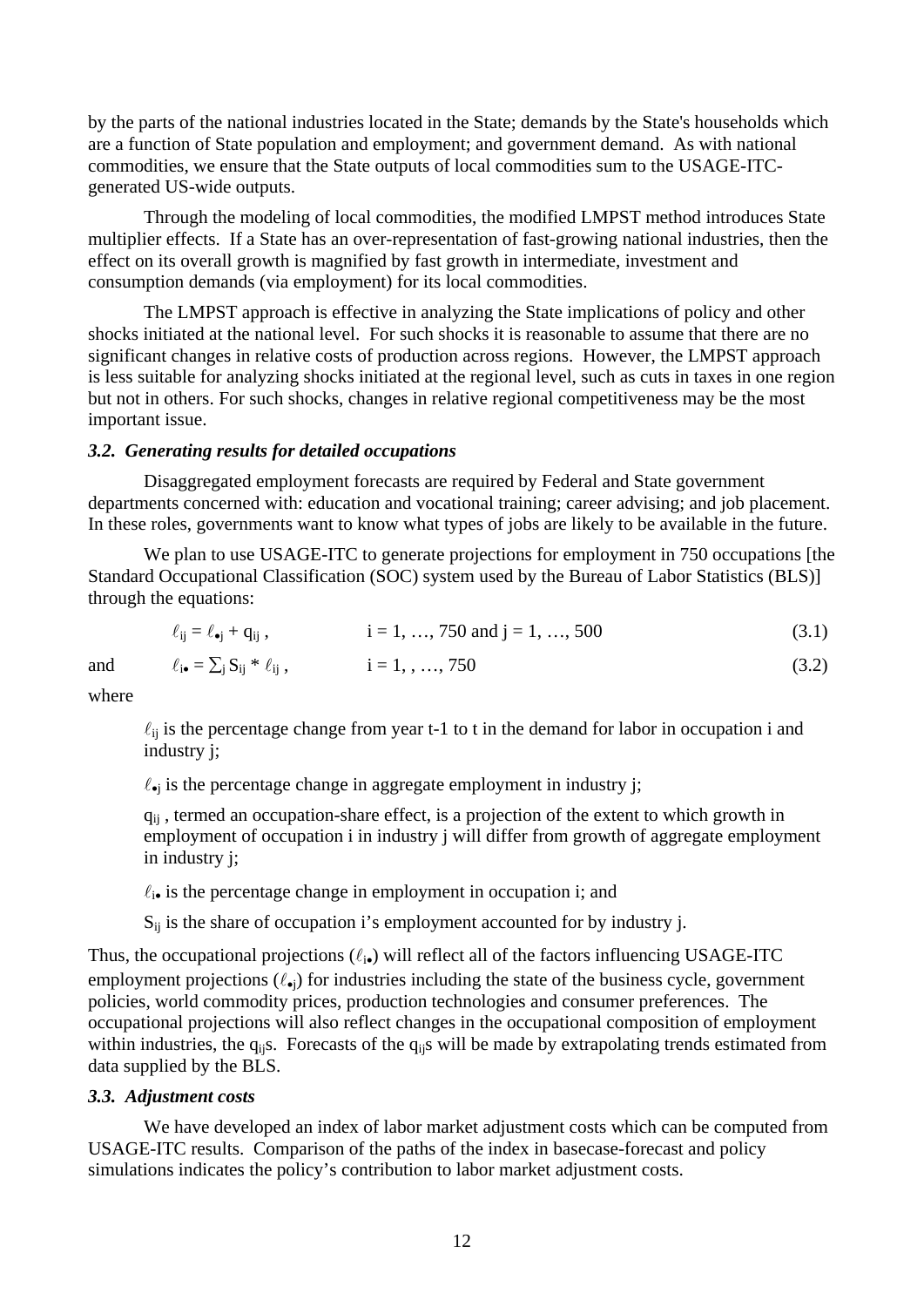The index measures the loss of labor input associated with the flows of people between various labor market states. We call this the Labor Input Loss Index (LILI).

 The construction of LILI starts with the classification of people into the following labor market states: unemployed (U), not in the labor force (NLF) and employed in category i  $(E_i)$  where categories are defined by industry, occupation and region. Our aim is to identify the annual flows of people from one labor market state to another and to measure the adjustment costs that these flows impose.

 Figure 3.1 contains our classification of labor market states and indicates the flows between these states. In year t+1, people that were employed in year t can remain employed, either in the same category (E\_ESC) or in a different category (E\_EOC), they can become unemployed (E\_U) or they can leave the labor force (E\_NLF). A person who is unemployed in year t can, in the following year, become employed (U\_E), remain unemployed (U\_U) or can leave the labor force (U\_NLF). A person who is not in the labor force in year t may enter the labor force in the following year and join the ranks of either the employed (NLF\_E) or the unemployed (NLF\_U), or may remain outside the labor force (NLF\_NLF).

The value of LILI for the year t to  $t+1$  is a weighted sum of the flows identified in Figure 3.1 expressed as a percentage of the labor force in year t, that is

$$
LILI(t, t+1) = \frac{100}{LF_t} \sum_{k} w_k M_k(t, t+1)
$$
\n(3.3)

where LF<sub>t</sub> is the number of people in the labor force in year t, the w<sub>k</sub>s are weights and the M<sub>k</sub>s are the flows (E\_ESC), (E\_EOC) etc., appearing in Figure 3.1. To calculate LILI we need values for the w<sub>k</sub>s reflecting the relative costs of different labor market flows and estimates of the  $M_k$ s.

In setting the  $w_k s$  we assume that moves from one labor market state to another occur evenly over year t to t+1. Thus we assume that the loss of productive capacity associated with the movement of a person into or out of unemployment is 0.50 worker-years. A whole worker-year is lost if a person that is unemployed in year t remains so in year t+1. We assume that the loss of productive capacity caused by the need for training is equivalent to 0.25 worker-years. Training/retraining is assumed to be required by anyone that moves into employment in category i from another category, from unemployment or from outside the labor force.

|                             |          |          | Tugure 3.1. Labor market Flows |                    |
|-----------------------------|----------|----------|--------------------------------|--------------------|
| Year $t+1$                  |          | Employed | Unemployed                     | Not in Labor Force |
| Year t                      | Same     | Other    |                                |                    |
|                             | Category | Category |                                |                    |
| Employed                    | E ESC    | E EOC    | ΕU                             | E NLF              |
| Unemployed<br>UΕ            |          |          | U U                            | U NLF              |
| Not in Labor Force<br>NLF E |          |          | NLF U                          | <b>NLF NLF</b>     |

## *Figure 3.1. Labor Market Flows*

To facilitate the estimation of the  $M_k$ s we make several assumptions about how and why people move from one labor market state to another. These assumptions, which are explained in detail in Dixon and Rimmer (2002, section 40), enable us to evaluate the  $M<sub>k</sub>$ s using employment and labor force projections (E<sub>it</sub>,LF<sub>t</sub>) obtained from USAGE-ITC. Examples of the equations used in the computation of the labor flows in LILI are as follows: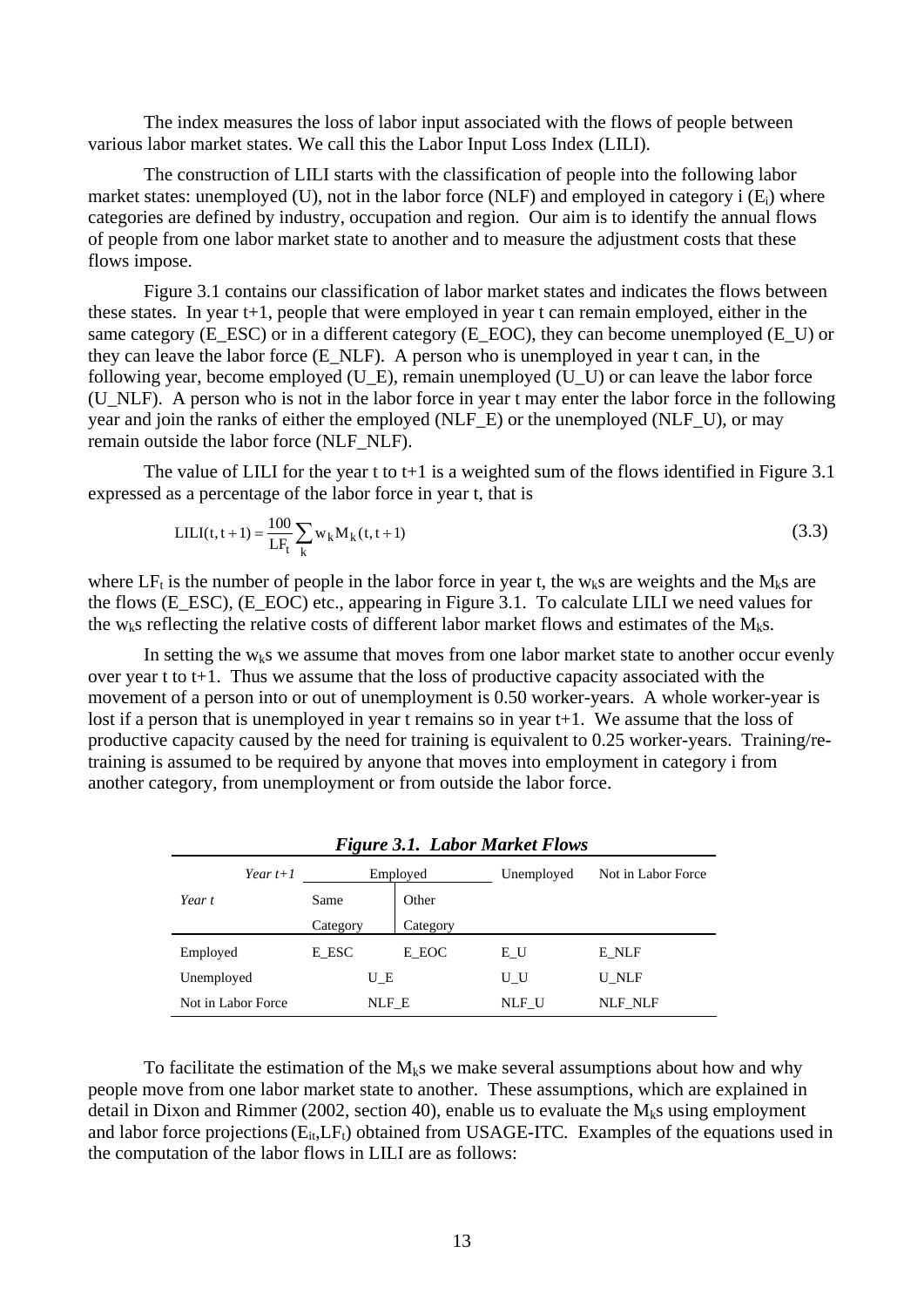$$
E\_ESC = \sum_{j} \min\left\{ (1 - \alpha) E_{jt} - V D_j ; E_{jt+1} \right\} , \qquad (3.4)
$$

$$
VD_i = \sum_{j \neq i} V_{ij} \qquad \text{and} \tag{3.5}
$$

$$
V_{ij} = \phi * S_i * \delta_{ij} * max(0; E_{j+1} - (1 - \alpha) E_{jt} + V D_j)
$$
 (3.6)

In (3.4) the number of persons that were employed in category j in year t and remain employed in category j in year t+1 is the minimum of two numbers. The first is the number of people employed in j in year t who *wish* to remain employed in that category in year t+1. This is calculated as employment in i in year t ( $E_{it}$ ) less voluntary retirements (the fraction  $\alpha$  of  $E_{it}$ ) and voluntary departures  $(VD_i)$  from category i to employment in other categories. The second is employment in j in year t+1 ( $E_{it+1}$ ). The second number will be operative only if employment in j in year t+1 is insufficient to provide jobs for all of the people employed in j in year t who wish to remain employed in j in year  $t+1$ . Equation (3.5) equates the number of voluntary departures from employment category i to the sum over all j, j≠i, of the flow of people from i to j  $(V_{ii})$ . Equation (3.6) models the flow from category i to category j as a product of four terms. In understanding (3.6) it is helpful to start by noting that the last term is the number of vacancies in category j available to people not initially employed in j. If  $\delta_{ii}$  is the same number for all i, then (3.6) implies that the fraction of these vacancies filled by voluntary movements from category i is proportional to the share  $(S_i)$  of i in aggregate employment. However the suitability of people for filling vacancies in j varies across i. We recognize this through non-uniform settings of the  $\delta_{ii}$ s. These parameters measure the closeness of employment categories. If i and j are in the same region and require similar skills then we set  $\delta_{ij} = 1$ . If i and j are in different regions and require dissimilar skills, then we set  $\delta_{ij}$  close to zero. We set the parameter  $\phi$  so that the overall level of voluntary movements implied by (3.6) in a typical year is consistent with mobility data.

## **4. Concluding remarks**

 The MONASH model of the Australian economy provides a comprehensive template for USAGE-ITC. The main challenge is to adapt MONASH so that USAGE-ITC is consistent with US rather than Australian institutions and so that USAGE-ITC makes best use of the rich database that is available for the US.

With regard to institutional factors, the development of USAGE-ITC is likely to require adjustment to the MONASH treatment of wage determination. As reflected in MONASH, wage movements in Australia are strongly influenced by bargaining between the Government, employer organizations and trade unions. This system produces sluggish wage responses to variations in demand and supply for labor with consequent long periods of high unemployment. It is likely that equations describing wage movements in the US are different from those that are suitable for Australia. Similarly, US trade policy is different from Australian trade policy. For the US, regional trade agreements (e.g. NAFTA) are much more important than for Australia. As described in section 3, we have responded to this by equipping USAGE-ITC with multiple origins of imports and destinations for exports. In MONASH, imports and exports are not distinguished by origin or destination.

With regard to data, the US is much better placed than Australia. For the US we have a 500order input-output table and supporting data for 1992 published by the Bureau of Economic Analysis (BEA), and comprehensively updated 192-order input-output tables for every year from 1983 to 1998 published by the BLS. For Australia, there is no time series of comparable inputoutput tables and the published tables available from the Australian Bureau of Statistics are about 100 order. So that we can make best use of the US data, we and our colleagues from the ITC are making considerable efforts to understand all of the conventions underlying both the BEA and BLS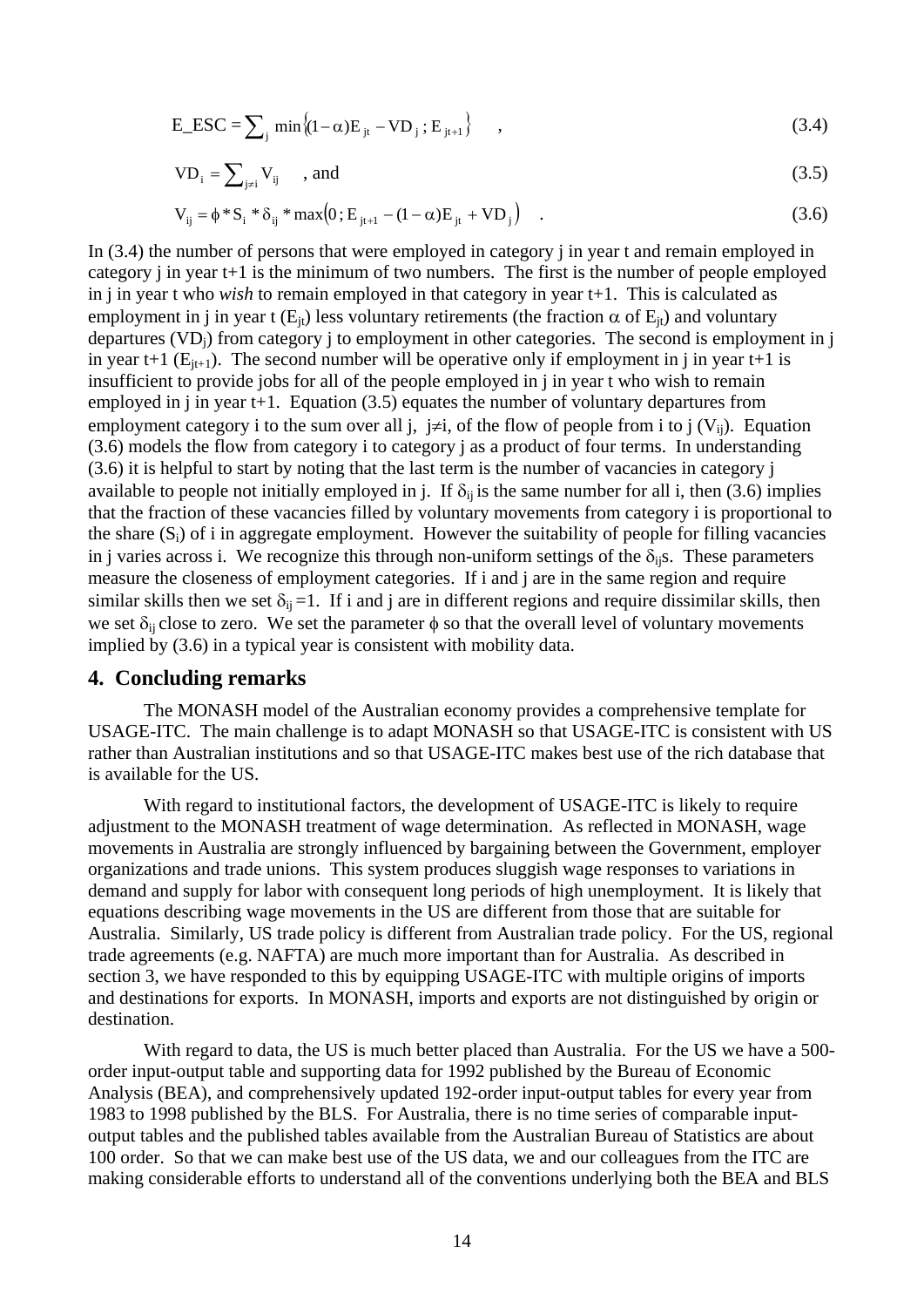input-output tables. Some of this work is described in the data paper for USAGE-ITC being presented at this conference.

## **References**

- Dixon, P.B. and M.T. Rimmer (2002), *Dynamic General Equilibrium Modelling for Forecasting*  and Policy: a Practical Guide and Documentation of MONASH, Contributions to Economic Analysis, North Holland Publishing Company, Amsterdam (forthcoming).
- Leontief, W., A. Morgan, K. Polenske, D. Simpson and E. Tower (1965), "The Economic Impact -Industrial and Regional - of an Arms Cut", *Review of Economics and Statistics*, XLVII, August, pp. 217-241.
- Otim, S. (1999), Inventories and Economic Fluctuations: a Computable General Equilibrium Analysis of the Australian Economy, Ph. D. thesis, Monash University, Australia.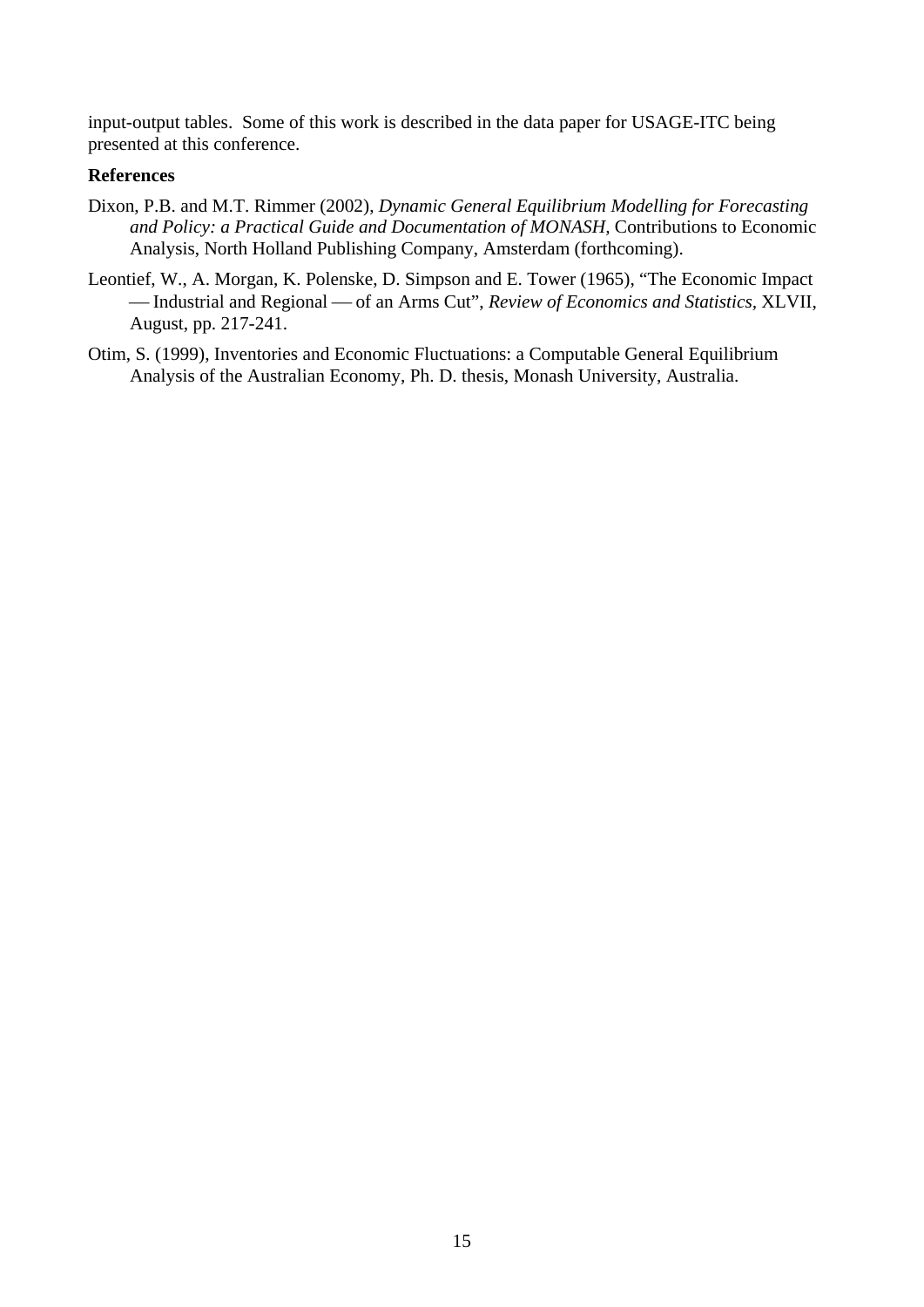|                                                                          |                                      | <b>Dimension</b> | <b>Identifier</b> |
|--------------------------------------------------------------------------|--------------------------------------|------------------|-------------------|
| (a) Results of optimizing decisions                                      |                                      |                  |                   |
| Composition of outputs and inputs                                        |                                      |                  |                   |
| $X0(i,1,j) = Z(j)*\psi_{0i1j}[P_1; A0(1,j), , A0(N_c,j)]$                | $i \in COM, j \in IND$               | $N_C N_I$        | (2.1)             |
| $X0DOM(i) = \sum_{j\in IND} X0(i,1,j)$                                   | $i \in COM$                          | $N_C$            | (2.2)             |
| $AOAVE(j) = \psi_{0j}[AO(1,j), , AO(NC,j)]$                              | $j \in IND$                          | $N_I$            | (2.3)             |
| $X1(i,s,j) = Z(j)*\psi_{1isj} [P_1(i), P_2(i), A1(i), TWIST(i)]$         | $i \in COM, s \in SOLRCE, j \in IND$ | $N_C N_S N_I$    | (2.4)             |
| $L(j) = Z(j) * \psi_{Lj}[W(j), Q(j), A_{PF}(j), TWLK(j)]$                | $j \in IND$                          | $N_I$            | (2.5)             |
| $K(j) = Z(j) * \psi_{Kj}[W(j), Q(j), A_{PF}(j), TWLK(j)]$                | $j \in IND$                          | $N_I$            | (2.6)             |
| $A_{PF}(j) = FA_{PF}(j) + FFA_{PF}$                                      | $j \in IND$                          | $N_I$            | (2.7)             |
| $TWLK(j) = FTWLK(j) + FFTWLK$                                            | $j \in IND$                          | $N_I$            | (2.8)             |
| $TWIST(i) = FTWIST(i) + FFTWIST$                                         | $i \in COM$                          | $N_C$            | (2.9)             |
| Inputs to capital creation and asset prices                              |                                      |                  |                   |
| $X2(i,s,j) = Y(j)*\psi_{2isi}[P_1(i), P_2(i), TWIST(i)]$                 | $i \in COM, s \in SOLRCE, j \in IND$ | $N_C N_S N_I$    | (2.10)            |
| $PI(j) = \psi_{PIj}(P_1, P_2)$                                           | $j \in IND$                          | $N_I$            | (2.11)            |
| Household demands for commodities                                        |                                      |                  |                   |
| $X3C(i) = \psi_{3i}[C, P3, A3(i)/A3AVE]$                                 | $i \in COM$                          | $N_C$            | (2.12)            |
| $P3(i) = \psi_{P3i}[P3_1(i), P3_2(i)]$                                   | $i \in COM$                          | $N_{C}$          | (2.13)            |
| $X3(i,s) = X3C(i)*\psi_{3is}[P3_1(i), P3_2(i), TWIST(i)]$                | $i \in COM, s \in SOLRCE$            | $N_C N_S$        | (2.14)            |
| $A3AVE = \psi_{A3}[A3(1), , A3(N_C)]$                                    |                                      | $\mathbf{1}$     | (2.15)            |
| Composition of imports by region of origin and of exports by destination |                                      |                  |                   |
| $X0IMPR(i,r) = X0IMP(i)*\psi_{ir,imp}(P_{2r}(i,rr), r \in REGIMP)$       | $i \in COM, r \in REGIMP$            | $N_C N_R$        | (2.16)            |
| $P_2(i) = \psi_{P2i}(P_{2r}(i,rr), r \in REGIMP)$                        | $i \in COM$                          | $N_C$            | (2.17)            |
| $X4D(i,d) = X4(i)*\psi_{idexps}(P_{1d}(i,dd), dd \in DEST)$              | $i \in COM, d \in DEST$              | $N_C N_D$        | (2.18)            |
| $P_1(i) = \psi_{P1i}(P_{1d}(i,d), d \in DEST)$                           | $i \in COM$                          | $N_C$            | (2.19)            |
| (b) Other demands                                                        |                                      |                  |                   |
| $X5(i,s) = F5(i,s)*F5TOT*CR$                                             | $i \in COM, s \in SOLRCE$            | $N_C N_S$        | (2.20)            |

## *Table 2.1. Schematic Representation of the USAGE-ITC Equations*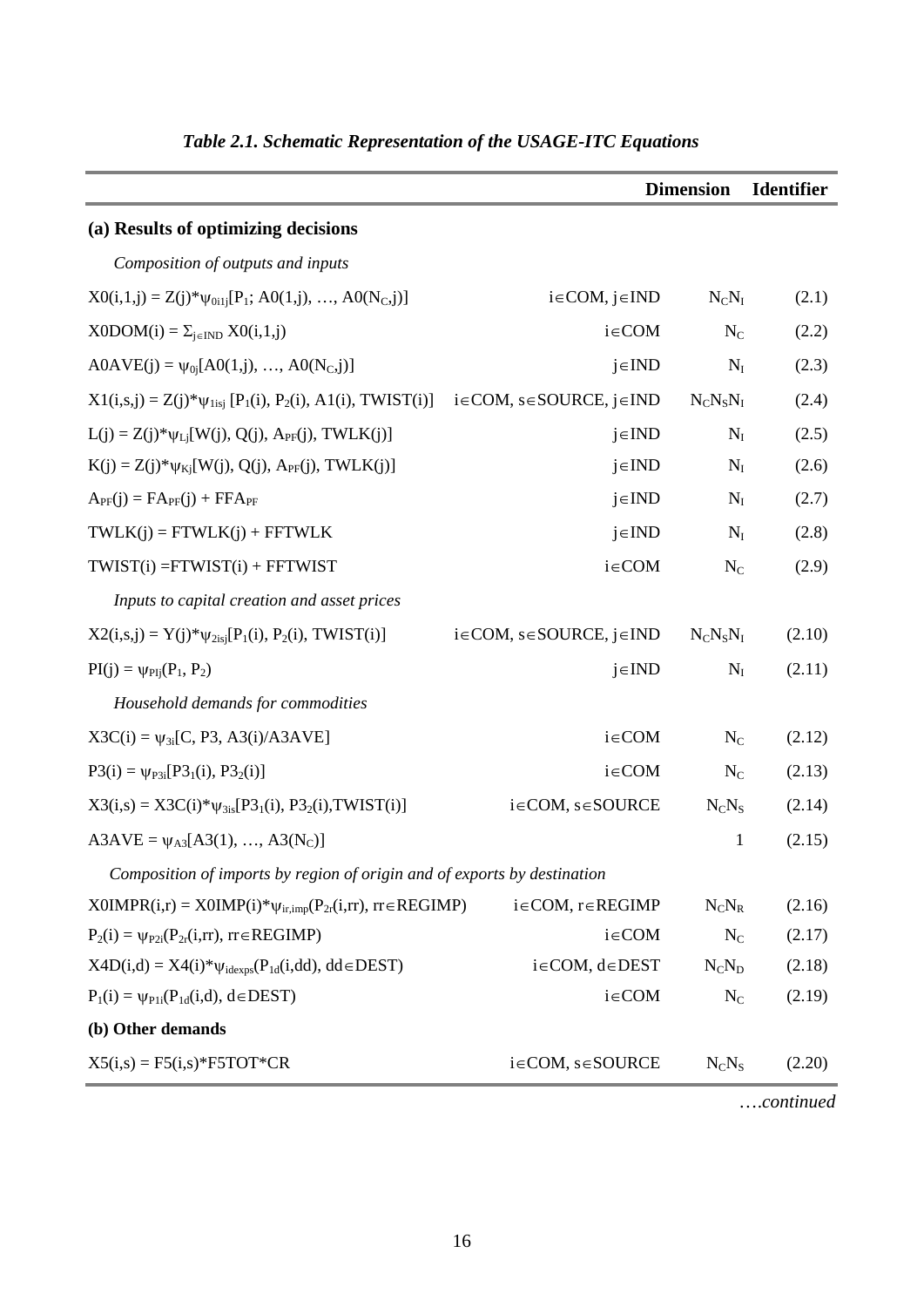|                                                                                              |                                      | <b>Dimension</b> | <b>Identifier</b> |
|----------------------------------------------------------------------------------------------|--------------------------------------|------------------|-------------------|
| (c) Demands for exports                                                                      |                                      |                  |                   |
| $X4D(i,d) = \psi_{idexod}(PE(i,d)) + F4(i,d) + F4C(i) + F4D(d) + F4GEN$                      |                                      |                  |                   |
|                                                                                              | $i \in COM, d \in DEST$              | $N_C N_D$        | (2.21)            |
| (d) Demands for margin services                                                              |                                      |                  |                   |
| $X3MAR(k,s,i) = A3MAR(k,s,i)*X3(k,s)$                                                        | $k \in COM, s \in SOLRCE, i \in COM$ | $N_C N_S N_C$    | (2.22)            |
| (e) Supply equals demand for commodities                                                     |                                      |                  |                   |
| $X0DOM(i) = \sum_i X1(i,1,j) + \sum_i X2(i,1,j) + X3(i,1) + X4(i) + X5(i,1)$                 |                                      |                  |                   |
| + $\Sigma_k \Sigma_s$ X3MAR(k,s,i)                                                           | $i \in COM$                          | $N_C$            | (2.23)            |
| $X0IMP(i) = \sum_i X1(i,2,j) + \sum_i X2(i,2,j) + X3(i,2) + X5(i,2)$                         | $i \in COM$                          | $N_{C}$          | (2.24)            |
| (f) Zero profits in production, importing, exporting and distribution                        |                                      |                  |                   |
| $\Sigma_{i \in COM} P_1(i) * X0(i,1,j) = \Sigma_i \Sigma_s P_s(i) * X1(i,s,j) + W(j) * L(j)$ |                                      |                  |                   |
| + Q(j)*K(j) + [T0(j)-1]* $\Sigma_{i\in COM}P_1(i)*X0(i,1,i)$                                 | $j \in IND$                          | $N_I$            | (2.25)            |
| $P_{2r}(i,r) = [PM(i,r)/\Phi(r)]^*TM(i,r)$                                                   | $i \in COM, r \in REGIMP$            | $N_C N_R$        | (2.26)            |
| $P_{1d}(i,d) = [PE(i,d)/\Phi(d)]/T4(i,d)$                                                    | $i \in COM, d \in DEST$              | $N_{C}$          | (2.27)            |
| $P3_s(k) = P_s(k)*T3(k,s) + \sum_i P_i(i)*A3MAR(k,s,i)$                                      |                                      |                  |                   |
|                                                                                              | $k \in COM, s \in SOLRCE$            | $N_C N_S$        | (2.28)            |
| (g) Genuine and phantom indirect taxes                                                       |                                      |                  |                   |
| $TO(j) = TOG(j)*TOPH(j)$                                                                     | $j \in IND$                          | $N_I$            | (2.29)            |
| $T4(i,d) = T4G(i,d)*T4PH(i)*T4SPH(i)$                                                        | $i \in COM, d \in DEST$              | $N_C N_D$        | (2.30)            |
| $T3(i,s) = T3G(i)*T3TG*[T3PH(i)*T4SPH(i)]^{DOM(s)}$                                          |                                      |                  |                   |
|                                                                                              | $i \in COM, s \in SOLRCE$            | $N_C N_S$        | (2.31)            |
| (h) Definitions of macro variables                                                           |                                      |                  |                   |
| $CPI = \psi_{CPI}(P3_1, P3_2)$                                                               |                                      | $\mathbf{1}$     | (2.32)            |
| $P5 = \psi_{P5}(P_1, P_2)$                                                                   |                                      | 1                | (2.33)            |
| $CR = C/CPI$                                                                                 |                                      | 1                | (2.34)            |
| $OTHREAL = G/P5$                                                                             |                                      | $\mathbf{1}$     | (2.35)            |
| $G = \sum_{s} \sum_{i} P_{s}(i) * X5(i,s)$                                                   |                                      | 1                | (2.36)            |
| $WR = WTOT/CPI$                                                                              |                                      | $\mathbf{1}$     | (2.37)            |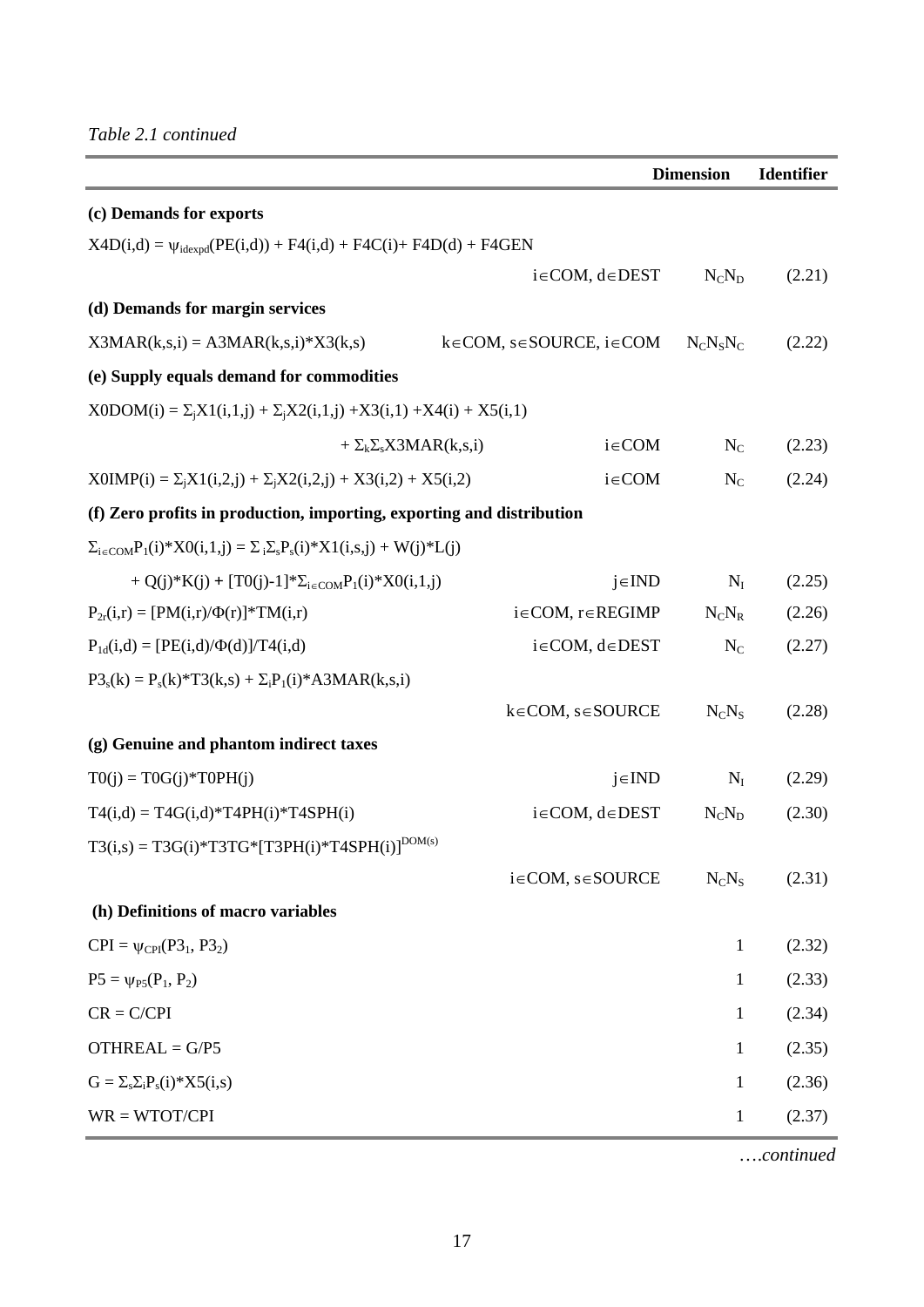*Table 2.1 continued* 

|                                                                                                    |               | <b>Dimension</b> | <b>Identifier</b> |
|----------------------------------------------------------------------------------------------------|---------------|------------------|-------------------|
| $LTOT = \Sigma_i L(j)$                                                                             |               | $\mathbf{1}$     | (2.38)            |
| $KTOT = \Sigma_i K(j)$                                                                             |               | $\mathbf{1}$     | (2.39)            |
| $GDP = C + \Sigma_i PI(j)*Y(j) + G + \Sigma_i\Sigma_d [PE(i,d)/\Phi(d)]*X4D(i,d)$                  |               |                  |                   |
| - $\Sigma_i \Sigma_r$ [PM(i,r)/ $\Phi(r)$ ]*X0IMPR(i,r)                                            |               | $\mathbf{1}$     | (2.40)            |
| $EXPVOL = \psi_{EXP}[X4(1), , X4(N_C)]$                                                            |               | 1                | (2.41)            |
| $IMPVOL = \psi_{IMP}[XOIMP(1), , XOIMP(NC)]$                                                       |               | $\mathbf{1}$     | (2.42)            |
| $IR = \psi_{INV}[Y(1), , Y(N_I)]$                                                                  |               | $\mathbf{1}$     | (2.43)            |
| $BOTR = EXPVOL - IMPVOL$                                                                           |               | $\mathbf{1}$     | (2.44)            |
| $CR_{PP} = CR + OTHREAL$                                                                           |               | 1                | (2.45)            |
| $GDPR = CR_{PP} + BOTR + IR$                                                                       |               | 1                | (2.46)            |
| TOFT = $\psi_{\text{TOFT}}[PE(i,d)/\Phi(d), PM(i,r)/\Phi(r); i \in COM, d \in DEST, r \in REGIMP]$ |               | 1                | (2.47)            |
| $\Phi = \psi_{\Phi}(\Phi(q), q \in \text{DEST} \cup \text{REGIMP})$                                |               | $\mathbf{1}$     | (2.48)            |
| (i) Capital, investment and rates of return                                                        |               |                  |                   |
| $K_{+}(j) = (1-D(j)) * K(j) + Y(j)$                                                                | $j \in IND$   | $N_I$            | (2.49)            |
| $IKRATIO(j) = Y(j)/K(j)$                                                                           | $j \in IND$   | $N_I$            | (2.50)            |
| $EROR(j) = \psi_{KGi}[K_{+}(j)/K(j) - 1] + F_{KG}(j) + FF_{KG}$                                    | $j \in IND$   | $N_I$            | (2.51)            |
| $EROR(j) = \psi_{ERORj}[Q(j), PI(j)]$                                                              | $j \in IND$   | $N_I$            | (2.52)            |
| $EROR(j) = F_{EROR}(j) + FTOT_{EROR}$                                                              | $j \in IND$   | $N_I$            | (2.53)            |
| (j) Equations for facilitating historical and forecast simulations                                 |               |                  |                   |
| $LG(q) = \sum_{j \in G(q)} L(j)$                                                                   | $q \in LABGP$ | $\rm N_{LG}$     | (2.54)            |
| $LPROD(j) = X0IND(j)/L(j)$                                                                         | $j \in IND$   | $N_I$            | (2.55)            |
| $X0IND(j) = \psi_{X0INDj}[X0(1,1,j), , X0(N_{JC},1,j)]$                                            | $j \in IND$   | $N_I$            | (2.56)            |
| $LPROD(j) = \sum_{q \in LABGP} DLG(j,q) * FLPRODG(q) + FLPROD(j)$                                  | $j \in IND$   | $N_I$            | (2.57)            |
| $W(j) = WTOT*FW(j)*FWTOT$                                                                          | $j \in IND$   | $N_I$            | (2.58)            |
| $WTOT = \psi_{WTOT}[W(1), , W(N_I)]$                                                               |               | 1                | (2.59)            |
| $P3(i) = P3OBS(i) + ADJP3$                                                                         | $i \in COM$   | $N_C$            | (2.60)            |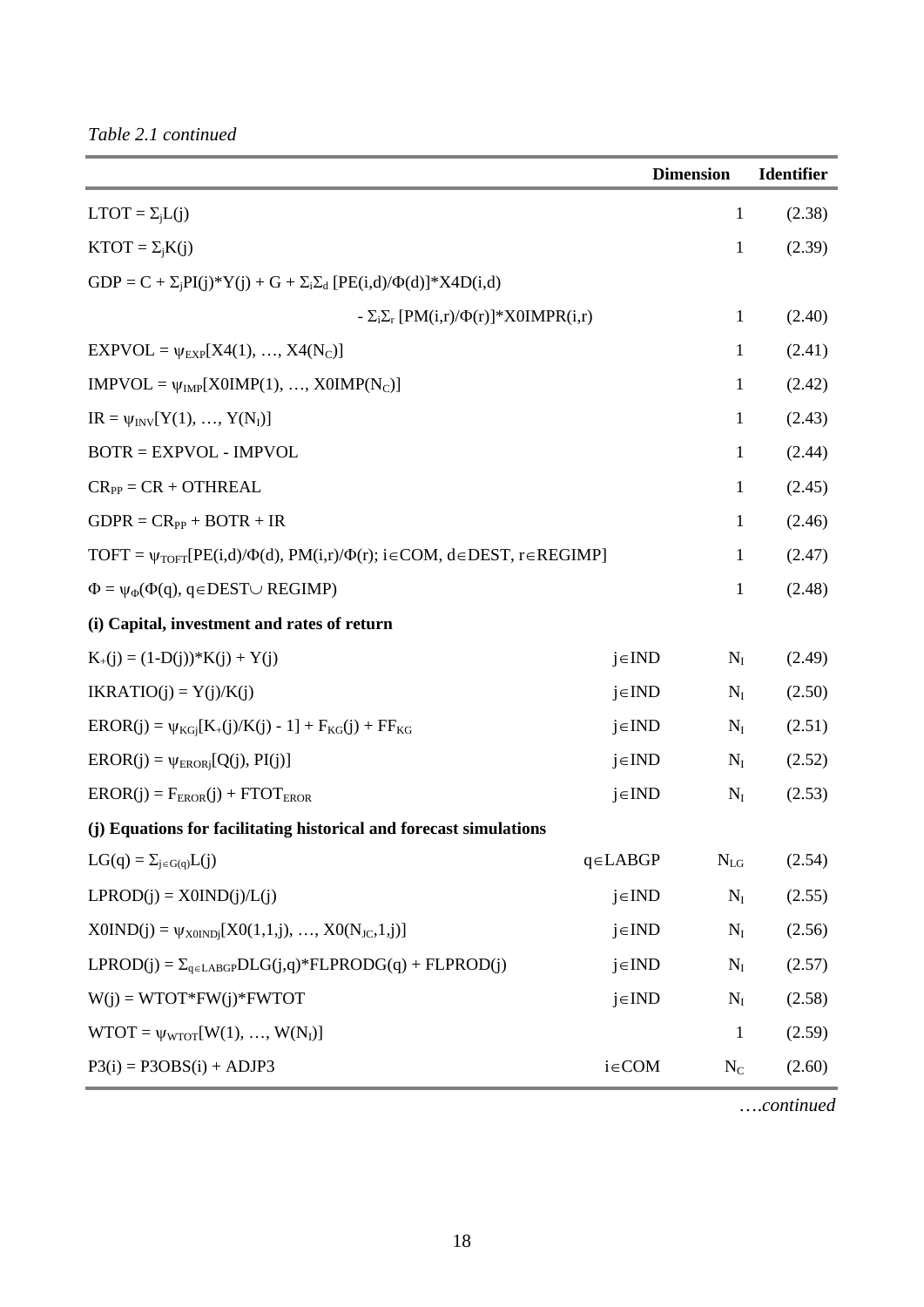|                                                                                                                                                                                                                                  |                         | <b>Dimension</b> | <b>Identifier</b> |
|----------------------------------------------------------------------------------------------------------------------------------------------------------------------------------------------------------------------------------|-------------------------|------------------|-------------------|
| $PE(i,d) = PEOBS(i,d) + ADJPE$                                                                                                                                                                                                   | $i \in COM, d \in DEST$ | $N_C N_D$        | (2.61)            |
| (k) Equations for facilitating policy simulations                                                                                                                                                                                |                         |                  |                   |
| $\left[\frac{\text{WR}}{\text{WR}_{\text{f}}} - 1\right] = \left[\frac{\text{WR}_{\text{lag}}}{\text{WR}_{\text{f,lag}}} - 1\right] + \alpha \left[\frac{\text{LTOT}}{\text{LTOT}_{\text{f}}} - 1\right] + \text{F}_{\text{WR}}$ |                         | $\mathbf{1}$     | (2.62)            |
| ( <i>l</i> ) The government accounts                                                                                                                                                                                             |                         |                  |                   |
| $PSD = \sum_{s} \sum_{i} P_{s}(i) * X5(i,s) - \sum_{s} \sum_{k} [T3G(k) * T3TG - 1] * P_{s}(k) * X3(k,s)$                                                                                                                        |                         |                  |                   |
| - $\Sigma_i \Sigma_r$ (TM(i,r)-1)* [PM(i,r)/ $\Phi(r)$ ]* X0IMPR(i,r) - $\Sigma_i \Sigma_d$ (T4G(i,d)-1)* $P_{1d}(i,d)$ * X4D(i,d)                                                                                               |                         |                  |                   |
| - $\Sigma_{i\in IND}[T0G(j)-1]^*\Sigma_{i\in COM}P_1(i)^*X0(i,1,j)$ + TRANSFERS                                                                                                                                                  |                         | $\mathbf{1}$     | (2.63)            |
| (m) Equations for facilitating decomposition simulations                                                                                                                                                                         |                         |                  |                   |
| NFLF = $\psi_{NFLF}$ (NFLF <sub>-τ</sub> , KTOT/KTOT <sub>-τ</sub> , APC*GNP/[APC <sub>-τ</sub> *GNP <sub>-τ</sub> ], $\Phi/\Phi_{-t}$ )                                                                                         |                         |                  |                   |
| $+ FNFLF$                                                                                                                                                                                                                        |                         | 1                | (2.64)            |
| $GNP = GDP - ROIF^*(NFLF/\Phi)$                                                                                                                                                                                                  |                         | 1                | (2.65)            |
| $C + G = APC*GNP$                                                                                                                                                                                                                |                         | 1                | (2.66)            |
| (n) Balance of payments                                                                                                                                                                                                          |                         |                  |                   |
| $NFLF_+ = NFLF + CAD^*\Phi$                                                                                                                                                                                                      |                         | $\mathbf{1}$     | (2.67)            |
| $CAD = \sum_i \sum_r [PM(i,r)/\Phi(r)]^*X0IMPR(i,r) - \sum_i \sum_d [PE(i,d)/\Phi(d)]^*X4D(i,d)$                                                                                                                                 |                         |                  |                   |
| $+ROIF^*(NFLF/\Phi)$                                                                                                                                                                                                             |                         | $\mathbf{1}$     | (2.68)            |
| (o) Household disposable income and consumption function                                                                                                                                                                         |                         |                  |                   |
| $HDY = GNP - \sum_{s} \sum_{k} [T3G(k)*T3TG - 1]*P_{s}(k)*X3(k,s)$                                                                                                                                                               |                         |                  |                   |
| - $\Sigma_i \Sigma_r$ (TM(i,r)-1)*[PM(i,r)/ $\Phi(r)$ ]*X0IMPR(i,r) - $\Sigma_i \Sigma_d$ (T4G(i,d)-1)*P <sub>1d</sub> (i,d)*X4D(i,d)                                                                                            |                         |                  |                   |
| - $\Sigma_{i\in IND}[T0G(j)-1]*\Sigma_iP_1(i)*X0(i,1,j)+TRANSFERS$                                                                                                                                                               |                         | 1                | (2.69)            |
| $C = F_C * HDY$                                                                                                                                                                                                                  |                         | $\mathbf{1}$     | (2.70)            |
| <b>Total number of equations:</b>                                                                                                                                                                                                |                         |                  |                   |
| $N_C N_S N_C + 2N_C N_S N_I + N_C N_I + 4N_C N_S + 2N_C N_R + 4N_C N_D + 17N_I + 10N_C + N_{LG} + 28$                                                                                                                            |                         |                  |                   |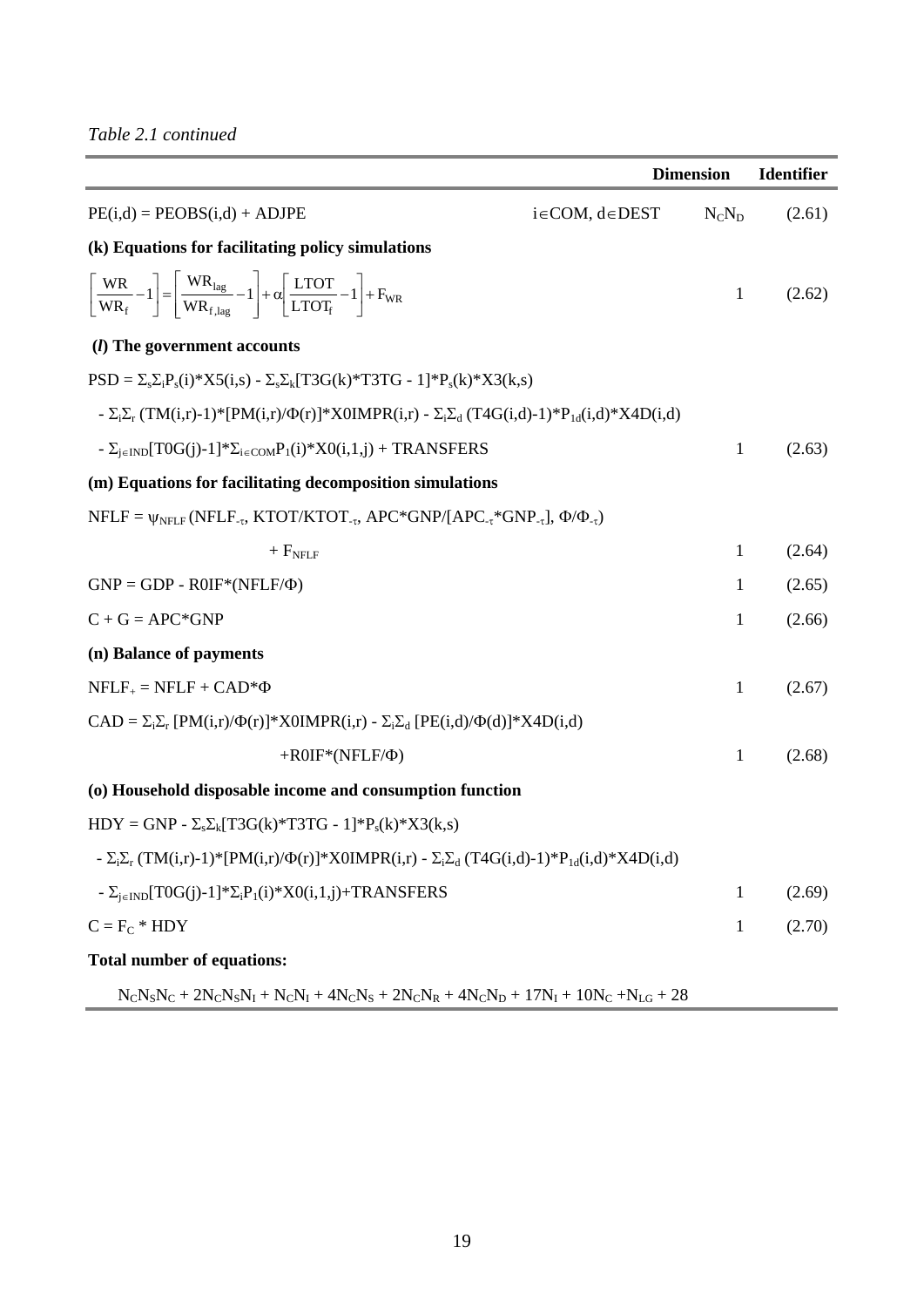|                            |                                                                              | <b>Dimension</b> |
|----------------------------|------------------------------------------------------------------------------|------------------|
|                            | I. Exogenous variables in a typical policy closure                           |                  |
| A0(i,j)                    | Allows for output-augmenting technical changes in joint-product industries   | $N_C N_I$        |
| A1(i)                      | Allows for commodity-i-using technical changes                               | $N_C$            |
| A3(i)                      | Allows for commodity-using household preference changes                      | $N_C$            |
| A3MAR(k,s,i)               | Margin use of commodity i (domestic) per unit flow of $(k, s)$ to households | $N_C N_S N_C$    |
| ADJP3                      | Adjustment to observed consumer prices                                       | 1                |
| <b>ADJPE</b>               | Adjustment to observed export prices                                         | $\mathbf 1$      |
| $\Phi(q)$                  | Bilateral exchange rates                                                     | $N_R + N_D$      |
| F4(i,d)                    | Commodity/destination shifter in export-demand functions                     | $N_C N_D$        |
| F4C(i)                     | Commodity shifter in export-demand functions $N_C$                           |                  |
| F4D(d)                     | Destination shifter in export-demand functionsN <sub>D</sub>                 |                  |
| F4GEN                      | Allows uniform horizontal shift in export demands                            | 1                |
| F5(i,s)                    | Allows commodity-composition shifts in other demands                         | $N_C N_S$        |
| F5TOT                      | Allows uniform shift in other demands for commodities                        | 1                |
| $F_{C}$                    | Average propensity to consume out of household income                        | 1                |
| $F_{KG}(j)$                | Industry-specific capital-growth shift term                                  | $N_I$            |
| $F_{WR}$                   | Slack in wage-determination equation                                         | -1               |
| FA <sub>PF</sub> (j)       | Allows for primary-factor-augmenting changes by industry                     | $N_I$            |
| $FF_{KG}$                  | All-industry capital-growth shift term                                       | $\mathbf{1}$     |
| $FFA_{PF}$                 | Allows for all-industry primary-factor augmenting technical change           | 1                |
| <b>FFTWIST</b>             | Allows for all-commodity import/domestic twist                               | 1                |
| <b>FFTWLK</b>              | Allows for all-industry labor/capital twist                                  | 1                |
| FLPRODG(q)                 | Can be used to impose assumptions for labor productivity in industry groups  | $N_{LG}$         |
| <b>FTOT<sub>EROR</sub></b> | Overall shifter for rates of return                                          | 1                |
| FTWLK(j)                   | Allows for labor/capital twist by industry                                   | $N_I$            |
| FTWIST(i)                  | Allows for import/domestic twist by commodity                                | $N_{C}$          |
| FW(j)                      | Industry shifter for the price of labor                                      | $N_I$            |

## *Table 2.2. Notation in the Schematic Model*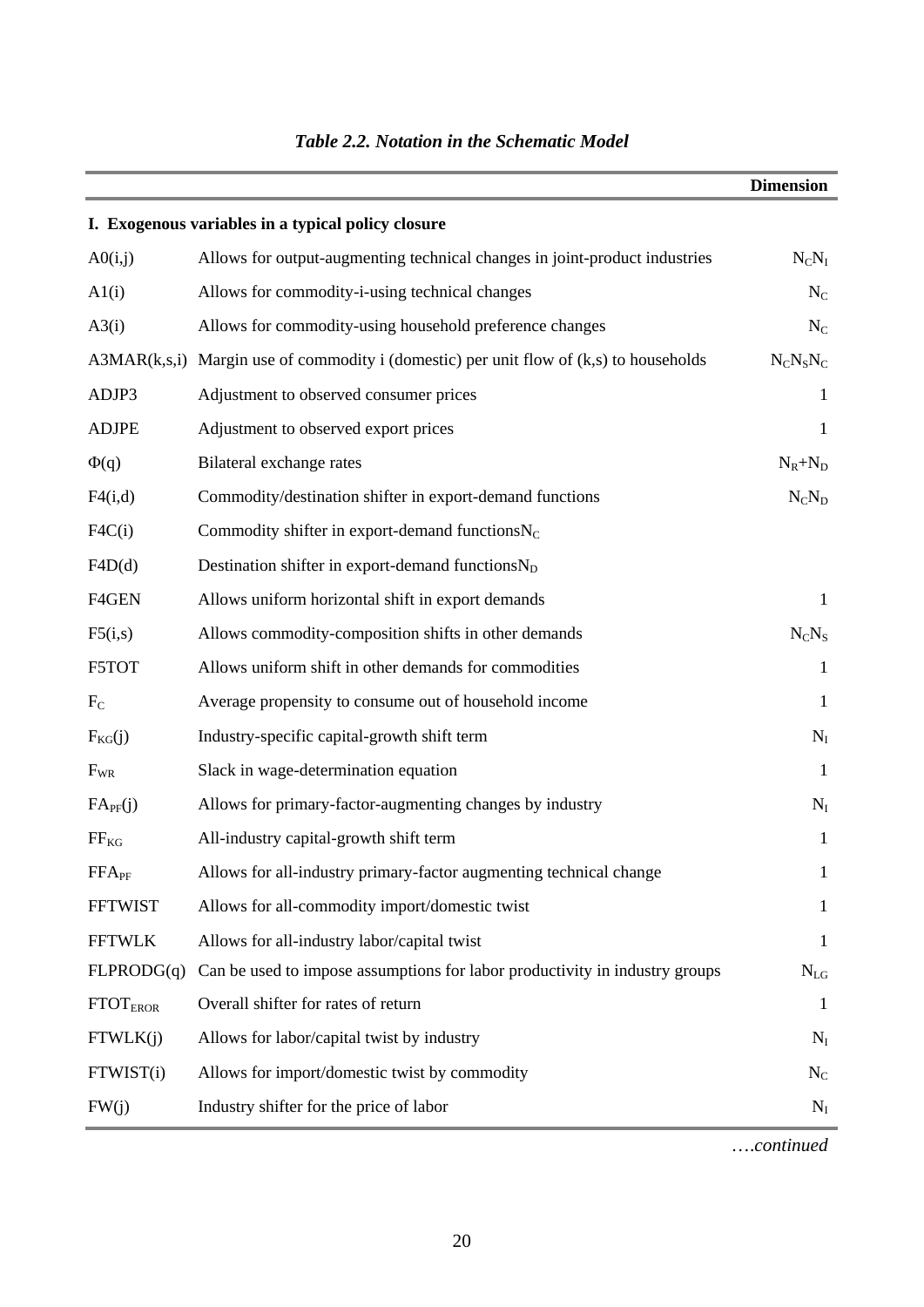## *Table 2.2 continued*

|                   |                                                                                                                | <b>Dimension</b> |
|-------------------|----------------------------------------------------------------------------------------------------------------|------------------|
| K(j)              | Start-of-year capital stock in industry j                                                                      | $N_I$            |
| LTOT <sub>f</sub> | Forecast for total employment                                                                                  | 1                |
| <b>NFLF</b>       | Start-of-year net foreign liabilities in foreign currency                                                      | 1                |
| PM(i,r)           | Foreign currency c.i.f. prices of imports from region r                                                        | $N_C N_R$        |
| <b>ROIF</b>       | Rate of interest or dividend on net foreign liabilities                                                        | 1                |
| T0G(j)            | Power of genuine tax on production in industry j                                                               | $N_I$            |
| TOPH(j)           | Powers of phantom taxes on production                                                                          | $N_I$            |
| T3G(k,s)          | Allows changes in power of genuine tax on household consumption of $(k,s)$                                     | $N_C N_S$        |
| T3PH(i)           | Powers of phantom taxes on household consumption                                                               | $N_{C}$          |
| T3TG              | Allows uniform changes in powers of genuine taxes on household consumption                                     | 1                |
| T4G(i,d)          | Power of genuine tax on exports of commodity i to destination d                                                | $N_C N_D$        |
| T4PH(i)           | Powers of non-spreading phantom taxes on exports                                                               | $N_C$            |
| T4SPH(i)          | Powers of spreading phantom taxes on exports                                                                   | $N_{C}$          |
| TM(i,r)           | Power of tariff on imports of commodity i from region r                                                        | $N_C N_R$        |
| <b>TRANSFERS</b>  | Transfers from the public sector to households, e.g.,<br>unemployment benefits and interest on the public debt | 1                |
| WR <sub>lag</sub> | Real wage rate in previous year                                                                                | 1                |
| $WR_{f,lag}$      | Forecast for real wage rate in previous year                                                                   | 1                |
| $WR_f$            | Forecast for real wage rate                                                                                    | 1                |
|                   | II. Endogenous variables in a typical policy closure                                                           |                  |
| AOAVE(i)          | Average output-augmenting technical change                                                                     | $N_I$            |
| A3AVE             | Average of commodity-augmenting changes in household tastes                                                    | 1                |
| $A_{PF}(j)$       | Primary-factor-augmenting technical change                                                                     | $N_I$            |
| <b>APC</b>        | Average propensity to consume (public and private) out of GNP                                                  | 1                |
| <b>BOTR</b>       | Real balance of trade                                                                                          | 1                |
| $\mathbf C$       | Total household expenditure                                                                                    | L                |
| CAD               | Current account deficit                                                                                        |                  |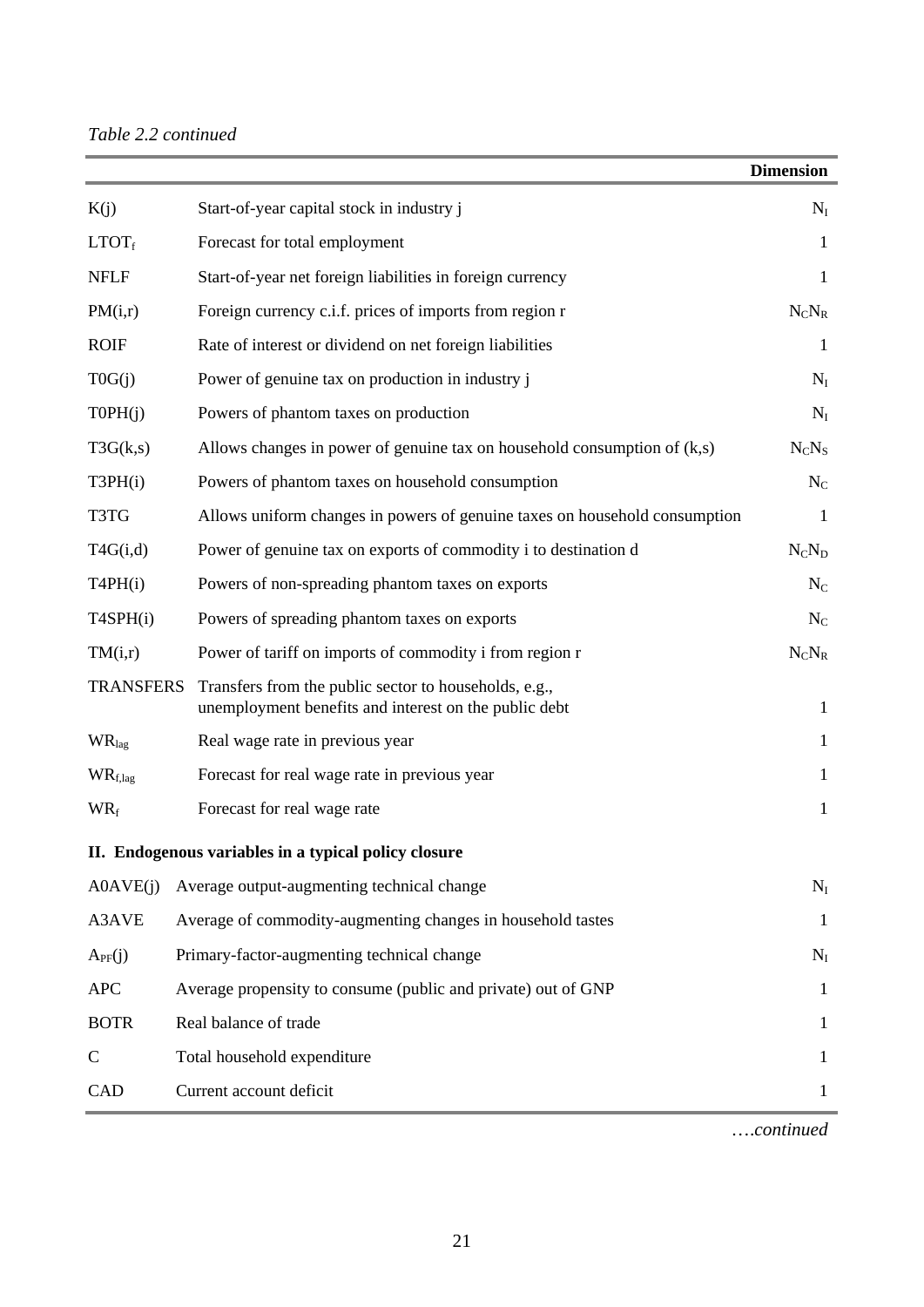|                   |                                                                                                   | <b>Dimension</b> |
|-------------------|---------------------------------------------------------------------------------------------------|------------------|
| <b>CPI</b>        | Consumer price index                                                                              | 1                |
| CR                | Real household consumption                                                                        | 1                |
| $CR_{PP}$         | Real consumption, private and public                                                              | 1                |
| EROR(j)           | Expected rate of return in industry j                                                             | $N_I$            |
| <b>EXPVOL</b>     | Aggregate volume of exports                                                                       | 1                |
| Φ                 | Exchange rate (average of bilateral rates)                                                        | 1                |
| $F_{EROR}(j)$     | Industry-specific shifter for rates of return                                                     | $N_I$            |
| F <sub>NFLF</sub> | Slack in decomposition equation for net foreign liabilities                                       | 1                |
|                   | FLPROD(j) Allows labor productivity to vary between industries in the same group q, $q \in LABGP$ | $N_I$            |
| <b>FWTOT</b>      | All-industry shifter on wage rates                                                                | $\mathbf{1}$     |
| G                 | Government expenditure                                                                            | $\mathbf 1$      |
| <b>GDP</b>        | Gross domestic product, nominal                                                                   | 1                |
| <b>GDPR</b>       | Gross domestic product, real                                                                      | 1                |
| <b>GNP</b>        | Gross national product                                                                            | 1                |
| <b>HDY</b>        | Household disposable income                                                                       | 1                |
|                   | IKRATIO(j) Ratio of investment to capital in industry j                                           | $N_I$            |
| <b>IMPVOL</b>     | Aggregate volume of imports                                                                       | 1                |
| <b>IR</b>         | Total real investment                                                                             | 1                |
| $K_{+}(j)$        | End-of-year stock of capital in industry j                                                        | $N_I$            |
| <b>KTOT</b>       | Total start-of-year capital stock                                                                 | $\mathbf{1}$     |
| L(j)              | Employment in industry j                                                                          | $N_I$            |
| LG(q)             | Employment in qth group of industries                                                             | $N_{LG}$         |
| LPROD(i)          | Labor productivity by industry                                                                    | $N_I$            |
| <b>LTOT</b>       | Total employment                                                                                  | 1                |
| $NFLF_+$          | End-of-year net foreign liabilities in foreign currency                                           | 1                |
|                   | <b>OTHREAL Real government expenditure</b>                                                        | 1                |
| $P_1(i)$          | Basic prices of domestic commodities                                                              | $N_{\rm C}$      |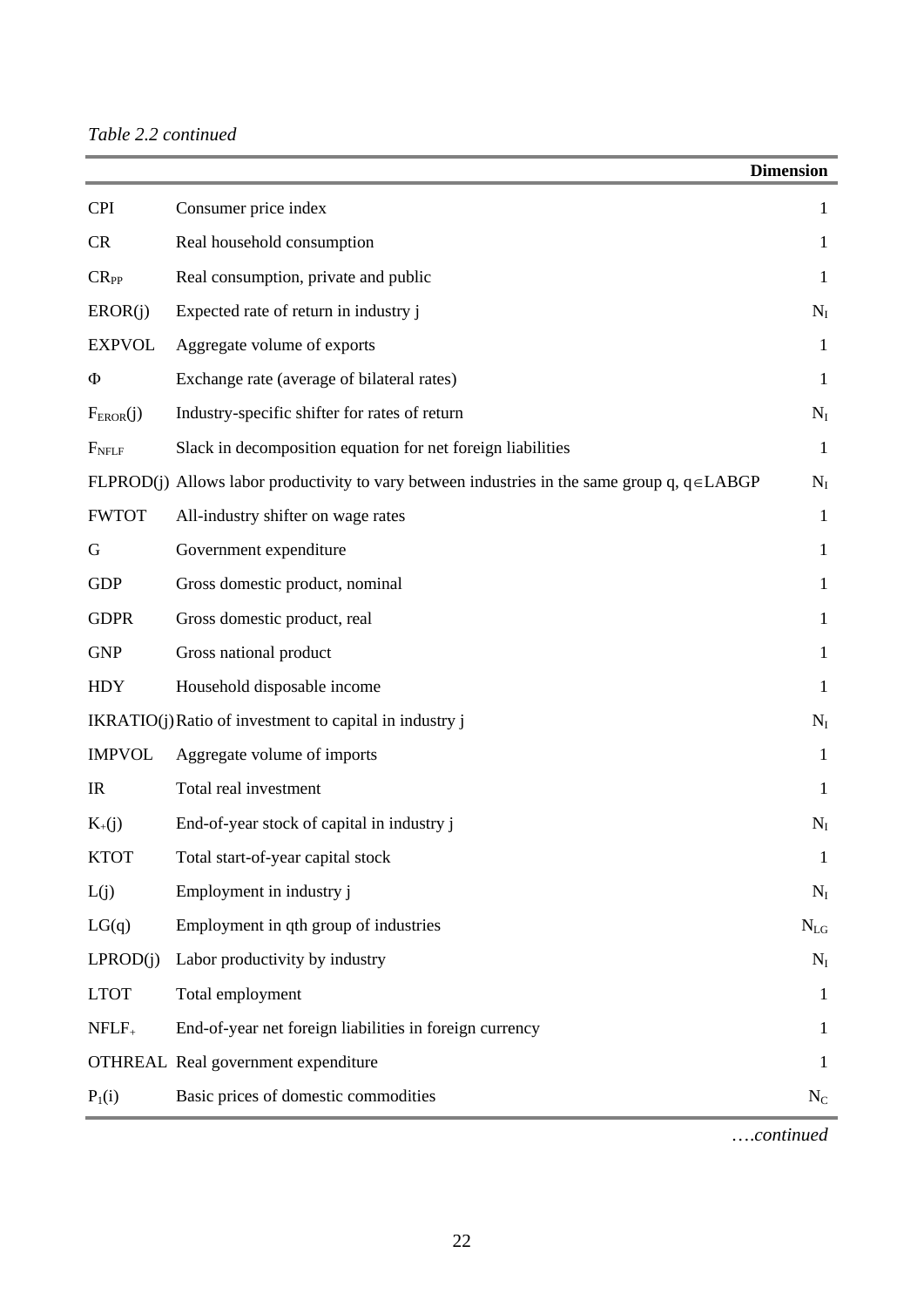|                |                                                                 | <b>Dimension</b> |
|----------------|-----------------------------------------------------------------|------------------|
| $P_{1d}(i,d)$  | Basic prices of domestic commodities                            | $N_C N_D$        |
| $P_2(i)$       | Basic prices of composite imported commodities                  | $N_{\rm C}$      |
| $P_{2r}(i,r)$  | Basic prices of imported commodity i from region r              | $N_C N_R$        |
| P3(i)          | Price to households of commodity i                              | $\rm N_C$        |
| $P3_1(i)$ ,    | Vector of household purchasers' prices for domestic commodities | $N_{C}$          |
| $P3_2(i)$      | Vector of household purchasers' prices for imported commodities | $N_C$            |
| P3OBS(i)       | Observed consumer prices                                        | $N_{C}$          |
| P <sub>5</sub> | Price index for government expenditure                          | $\mathbf{1}$     |
| PE(i,d)        | Foreign-currency prices of exports i                            | $N_C N_D$        |
|                | PEOBS(i,d) Observed export prices                               | $N_C N_D$        |
| PI(j)          | Asset price of capital in industry j                            | $N_I$            |
| <b>PSD</b>     | Public sector deficit                                           | 1                |
| Q(j)           | Rental rate on capital in industry $j, j \in IND$               | $N_I$            |
| T0(j)          | Power of tax $(1 + rate)$ on production in industry j           | $N_I$            |
| T3(i,s)        | Power of tax on consumption commodity $(i,s)$                   | $N_C N_S$        |
| T4(i)          | Power of tax on exports of commodity i                          | $N_C$            |
| <b>TOFT</b>    | Terms of trade                                                  | $\mathbf{1}$     |
| TWIST(i)       | Import/domestic twist by commodity                              | $N_{C}$          |
| W(j)           | Wage rates by industry                                          | $N_I$            |
| WR             | Real wage rate                                                  |                  |
| <b>WTOT</b>    | Average wage rate across industries                             | 1                |
| X0(i,1,j)      | Output of commodity $(i,1)$ by industry j                       | $N_C N_I$        |
| X0DOM(i)       | Total output of commodity $(i,1)$ , $i \in COM$                 | $N_{\rm C}$      |
| X0IMP(i)       | Overall imports of commodity i                                  | $N_C$            |
| X0IMPR(i,r)    | Imports of commodity i from region r                            | $N_C N_R$        |
| X0IND(j)       | Output of industries, $j \in IND$                               | $N_I$            |
| X1(i,s,j)      | Input of $(i,s)$ to production in industry j                    | $N_C N_S N_I$    |
| X2(i,s,j)      | Input of $(i,s)$ to j's capital creation                        | $N_C N_S N_I$    |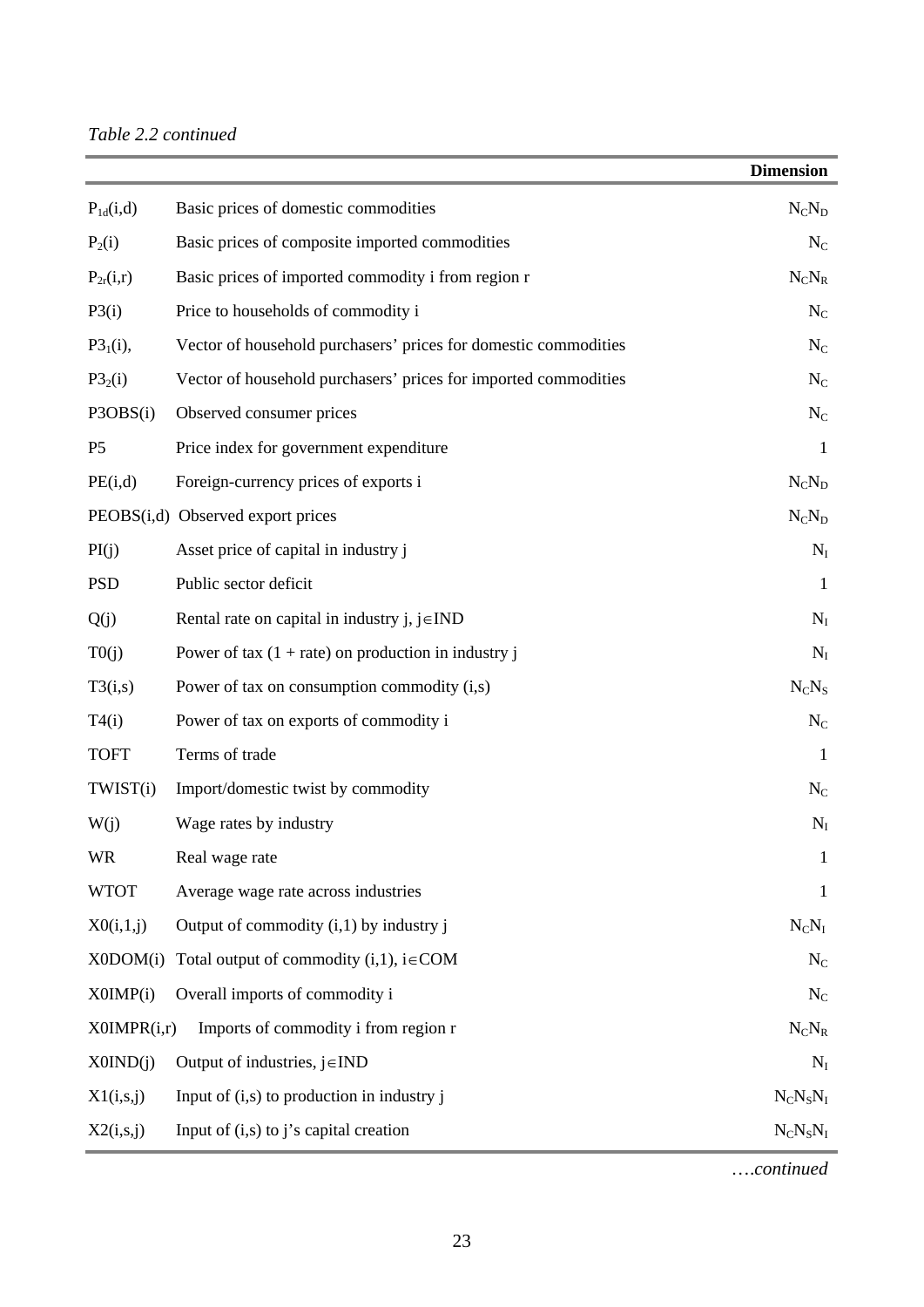|          |                                                                                                                                     | <b>Dimension</b> |
|----------|-------------------------------------------------------------------------------------------------------------------------------------|------------------|
| X3(i,s)  | Household consumption of commodity (i,s)                                                                                            | $N_C N_S$        |
| X3C(i)   | Household consumption of commodity i                                                                                                | $N_C$            |
|          | $X3MAR(k,s,i)$ Margin use of domestic good i in facilitating the flow of $(k,s)$ from producers<br>and ports of entry to households | $N_C N_S N_C$    |
| X4(i)    | Overall exports of commodity i                                                                                                      | $N_C$            |
| X4D(i,d) | Exports of commodity i to destination d                                                                                             | $N_C N_D$        |
| X5(i,s)  | Government consumption of good $(i,s)$                                                                                              | $N_C N_S$        |
| TWLK(j)  | Labor/capital twist by industry                                                                                                     | $N_I$            |
| Y(j)     | Investment in industry j                                                                                                            | $N_I$            |
| Z(j)     | Activity level in industry j                                                                                                        | $N_I$            |

## **Total number of endogenous variables:**

 $N_C N_S N_C + 2 N_C N_S N_I + N_C N_I + 4 N_C N_S + 2 N_C N_R + 4 N_C N_D + 17 N_I + 10 N_C + N_{LG} + 28$ 

## **III. Other notation**

| $\alpha$       | Positive parameter                                                      |
|----------------|-------------------------------------------------------------------------|
| $APC_{-\tau}$  | Base year average propensity to consume (private and public) out of GNP |
| <b>COM</b>     | Set of commodities                                                      |
| DEF(i)         | Depreciation rate in industry j, treated as a parameter                 |
| <b>DEST</b>    | Set of regions of destination for exports                               |
| DLG(j,q)       | One if industry j is in the qth labor group, otherwise zero             |
| DOM(s)         | One if $s =$ domestic, zero if $s =$ imported                           |
| $\Phi_{-\tau}$ | Exchange rate in base year $(\tau$ years earlier than solution year)    |
| G(q)           | Set of industries in the group q                                        |
| $GNP_{-\tau}$  | Base year gross national product                                        |
| <b>IND</b>     | Set of industries                                                       |
| $KTOT_{-\tau}$ | Total capital stock in base year $(\tau$ years prior to solution year)  |
| <b>LABGP</b>   | Set of sectors for which there are historical employment data           |
| $N_C$          | Number of commodities (504 in USAGE-ITC)                                |
| $N_D$          | Number of regions of destination for exports                            |